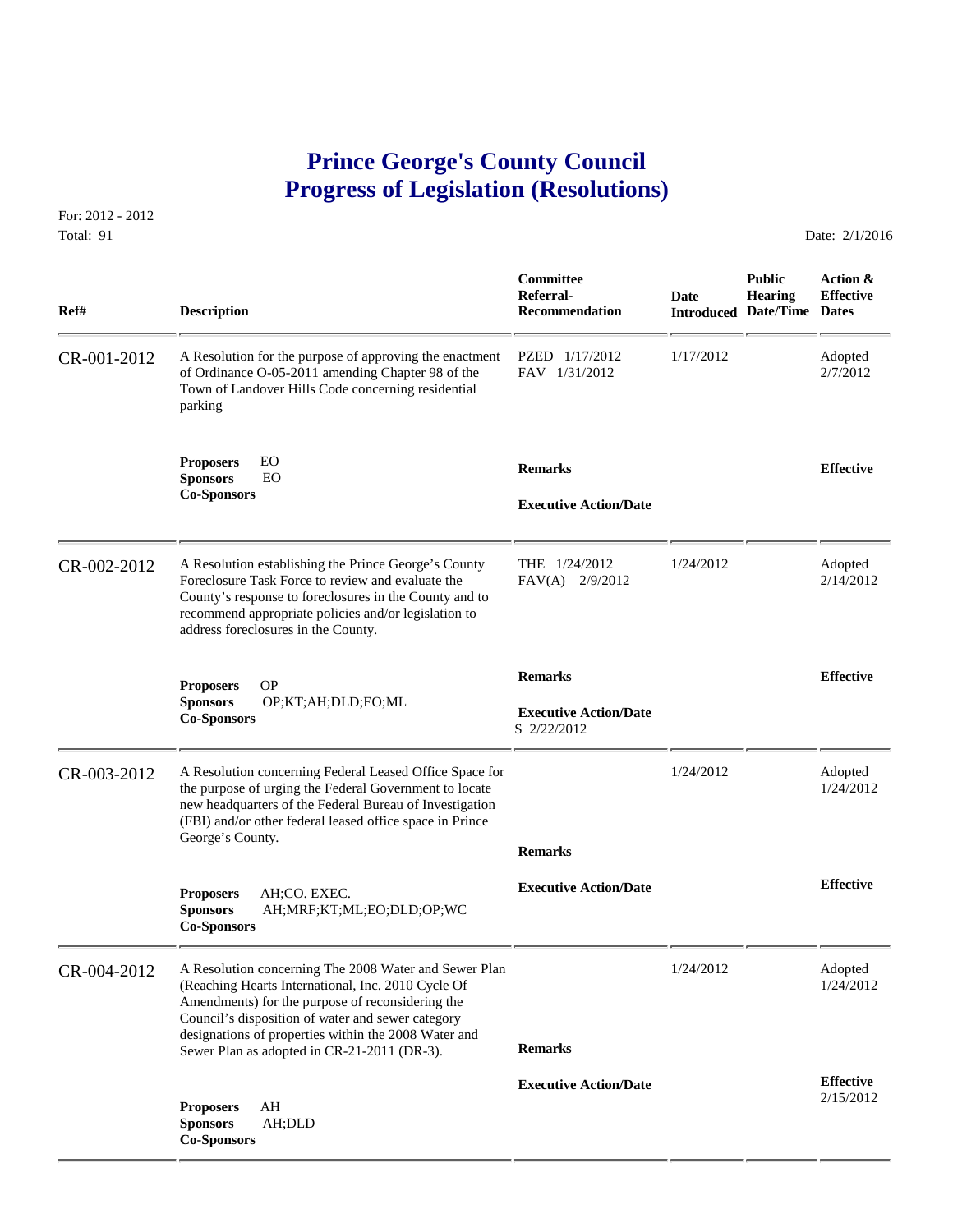**For: 2012-2012 Prince George's County Council** Page 2 of 21<br> **Prince George's County Council** Page 2 of 21<br> **Progress of Legislation (Resolutions)** Date: 2/1/2016 **Progress of Legislation (Resolutions)** 

| Ref#<br>CR-005-2012 | <b>Description</b><br>A Resolution for the purpose of ratifying a plan for public<br>outreach supporting the Interim Land Use Control (ILUC)<br>legislation in the areas around Joint Base Andrews.                                                                                                                                                                                       | Committee<br>Referral-<br><b>Recommendation</b>               | Date<br><b>Introduced</b><br>2/7/2012 | <b>Public</b><br><b>Hearing</b><br>Date/Time | Action &<br><b>Effective</b><br><b>Dates</b><br>Adopted<br>2/14/2012 |
|---------------------|-------------------------------------------------------------------------------------------------------------------------------------------------------------------------------------------------------------------------------------------------------------------------------------------------------------------------------------------------------------------------------------------|---------------------------------------------------------------|---------------------------------------|----------------------------------------------|----------------------------------------------------------------------|
|                     | AH;DLD<br><b>Proposers</b><br>AH;DLD;MRF<br><b>Sponsors</b><br><b>Co-Sponsors</b>                                                                                                                                                                                                                                                                                                         | <b>Remarks</b><br><b>Executive Action/Date</b>                |                                       |                                              | <b>Effective</b>                                                     |
| CR-006-2012         | A Resolution concerning the Prince George's African<br>American Museum and Cultural Center at North<br>Brentwood for the purpose of acknowledging the work of<br>the Prince George's African American Museum and<br>Cultural Center at North Brentwood and encouraging<br>support of its endeavors.                                                                                       | <b>Remarks</b>                                                | 2/14/2012                             |                                              | Adopted<br>2/14/2012                                                 |
|                     | WC<br><b>Proposers</b><br><b>Sponsors</b><br>WC;MRF;KT;ML;IT;AH;EO;DLD;OP<br><b>Co-Sponsors</b>                                                                                                                                                                                                                                                                                           | <b>Executive Action/Date</b>                                  |                                       |                                              | <b>Effective</b>                                                     |
| CR-007-2012         | A Resolution for the purpose of expressing the Council's<br>support of the letter from the Members of the Maryland<br>General Assembly to the United States Congress to pass<br>and send to the states for ratification a constitutional<br>amendment to reverse Citizens United v. Federal Election<br>Commission and restore constitutional rights and fair<br>elections to the people. | C.0.W. 2/21/2012<br>FAV 2/21/2012<br><b>Remarks</b>           | 2/21/2012                             |                                              | Adopted<br>2/21/2012<br><b>Effective</b>                             |
|                     | <b>Proposers</b><br>МL<br>ML;MRF;EO;DLD;OP;KT<br><b>Sponsors</b><br><b>Co-Sponsors</b>                                                                                                                                                                                                                                                                                                    | <b>Executive Action/Date</b>                                  |                                       |                                              |                                                                      |
| CR-008-2012         | A Resolution for the purpose of declaring support for<br>admitting the District of Columbia as the fifty-first State of<br>the United States of America                                                                                                                                                                                                                                   |                                                               | 2/28/2012                             |                                              | Adopted<br>2/28/2012                                                 |
|                     | EO;AH;WC;DLD;MRF;ML;OP;IT;KT<br><b>Proposers</b><br><b>Sponsors</b><br>EO;AH;WC;DLD;MRF;ML;OP;IT;KT<br><b>Co-Sponsors</b>                                                                                                                                                                                                                                                                 | <b>Remarks</b><br><b>Executive Action/Date</b>                |                                       |                                              | <b>Effective</b>                                                     |
| CR-009-2012         | A Resolution approving the designation of a portion of<br>Prince George's County as a Sustainable Community by<br>the Maryland Department of Housing and Community<br>Development ("DHCD")                                                                                                                                                                                                | THE $3/6/2012$<br>FAV 3/14/2012                               | 3/6/2012                              |                                              | Adopted<br>3/20/2012                                                 |
|                     | CO. EXEC.<br><b>Proposers</b><br><b>Sponsors</b><br>AH;ML<br><b>Co-Sponsors</b>                                                                                                                                                                                                                                                                                                           | <b>Remarks</b><br><b>Executive Action/Date</b><br>S 3/29/2012 |                                       |                                              | <b>Effective</b>                                                     |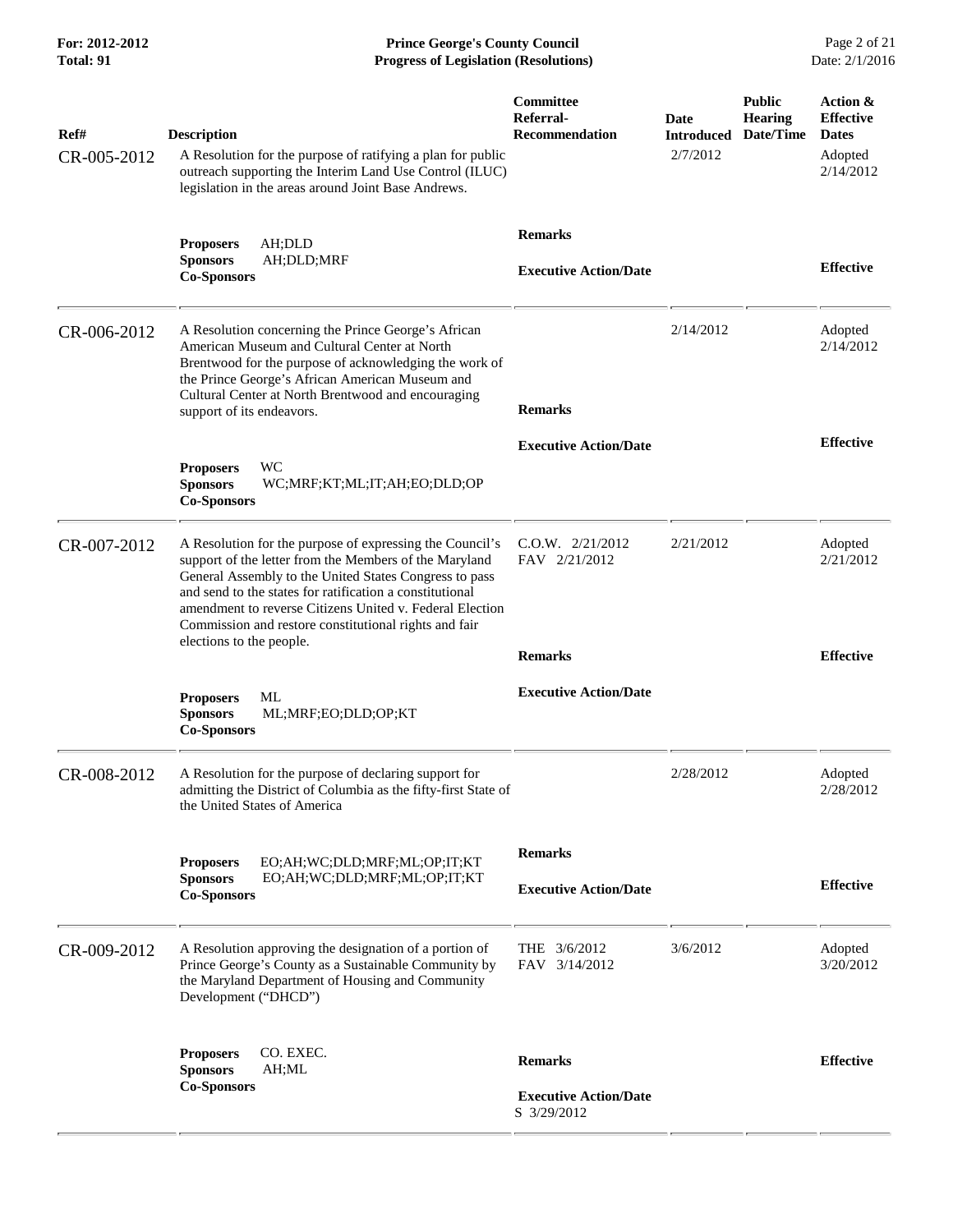## **For: 2012-2012 Prince George's County Council** Page 3 of 21<br> **Prince George's County Council** Page 3 of 21<br> **Progress of Legislation (Resolutions)** Date: 2/1/2016 **Progress of Legislation (Resolutions)**

| Ref#<br>CR-010-2012 | <b>Description</b><br>A Resolution initiating a Sector Plan and concurrent<br>Sectional Map Amendment for the four stations along the<br>Metro Green Line and adjacent communities in southern<br>Prince George's County, and approving goals, concepts,<br>guidelines, and a public participation program in order to<br>develop a comprehensive approach to implement and/or<br>update the recommendations of the Master Plan and<br>Sectional Map Amendment for the Heights and Vicinity<br>(2000); Suitland Mixed-Use Town Center Development<br>Plan (2006); Branch Avenue Corridor Sector Plan and<br>Sectional Map Amendment (2008); and, the Subregion 4<br>Master Plan and Sectional Map Amendment (2010) to<br>ensure that future development is consistent with County<br>policies. | Committee<br>Referral-<br><b>Recommendation</b><br><b>Remarks</b><br><b>Executive Action/Date</b> | Date<br><b>Introduced</b><br>3/20/2012 | <b>Public</b><br><b>Hearing</b><br>Date/Time | Action &<br><b>Effective</b><br><b>Dates</b><br>Adopted<br>3/20/2012<br><b>Effective</b><br>3/20/2012 |
|---------------------|------------------------------------------------------------------------------------------------------------------------------------------------------------------------------------------------------------------------------------------------------------------------------------------------------------------------------------------------------------------------------------------------------------------------------------------------------------------------------------------------------------------------------------------------------------------------------------------------------------------------------------------------------------------------------------------------------------------------------------------------------------------------------------------------|---------------------------------------------------------------------------------------------------|----------------------------------------|----------------------------------------------|-------------------------------------------------------------------------------------------------------|
|                     | M-NCPPC;KT<br><b>Proposers</b><br><b>Sponsors</b><br>MRF;DLD;OP<br><b>Co-Sponsors</b>                                                                                                                                                                                                                                                                                                                                                                                                                                                                                                                                                                                                                                                                                                          |                                                                                                   |                                        |                                              |                                                                                                       |
| CR-011-2012         | A Resolution amending the Prince George's County FY<br>2004, FY 2006, FY 2007, FY 2008, FY 2009, FY 2010,<br>FY 2011, and FY 2012 Annual Action Plans ("AAP") to<br>reprogram, restructure and approve funding for<br>Community Development Block Grant ("CDBG") and<br>Emergency Shelter Grants/Emergency Solutions Grants<br>("ESG") activities, and to include new ESG narrative<br>requirements                                                                                                                                                                                                                                                                                                                                                                                            | THE 3/20/2012<br>$FAV(A)$ 4/24/2012<br><b>Remarks</b>                                             | 3/20/2012                              | 4/10/2012<br>2:00 PM                         | Adopted<br>4/24/2012<br><b>Effective</b>                                                              |
|                     | <b>Proposers</b><br>CO. EXEC.<br><b>Sponsors</b><br>AH<br><b>Co-Sponsors</b>                                                                                                                                                                                                                                                                                                                                                                                                                                                                                                                                                                                                                                                                                                                   | <b>Executive Action/Date</b><br>S 4/24/2012                                                       |                                        |                                              |                                                                                                       |
| CR-012-2012         | A Resolution approving and adopting the Prince George's<br>County Fiscal Year 2013 Housing and Community<br>Development Annual Action Plan                                                                                                                                                                                                                                                                                                                                                                                                                                                                                                                                                                                                                                                     | THE 3/27/2012<br>FAV(A) 5/3/2012                                                                  | 3/27/2012                              | 4/23/2012<br>7:00 PM                         | Adopted<br>5/8/2012                                                                                   |
|                     | CO. EXEC.<br><b>Proposers</b><br><b>Sponsors</b><br>AΗ<br><b>Co-Sponsors</b>                                                                                                                                                                                                                                                                                                                                                                                                                                                                                                                                                                                                                                                                                                                   | <b>Remarks</b><br><b>Executive Action/Date</b>                                                    |                                        |                                              | <b>Effective</b>                                                                                      |
|                     |                                                                                                                                                                                                                                                                                                                                                                                                                                                                                                                                                                                                                                                                                                                                                                                                | S 5/9/2012                                                                                        |                                        |                                              |                                                                                                       |
| CR-013-2012         | A Resolution amending the Salary Plan of the County to<br>reflect pay rates and other modified benefits for General<br>Schedule Employees.                                                                                                                                                                                                                                                                                                                                                                                                                                                                                                                                                                                                                                                     | PSFM 3/27/2012<br>$FAV(A)$ 4/5/2012                                                               | 3/27/2012                              |                                              | Adopted<br>4/10/2012                                                                                  |
|                     | CO. EXEC.<br><b>Proposers</b><br><b>Sponsors</b><br>AH;ML;IT;MRF;KT;EO;DLD;OP<br><b>Co-Sponsors</b>                                                                                                                                                                                                                                                                                                                                                                                                                                                                                                                                                                                                                                                                                            | <b>Remarks</b><br>Retroactive to July 1,<br>2011.<br><b>Executive Action/Date</b>                 |                                        |                                              | <b>Effective</b><br>4/10/2012                                                                         |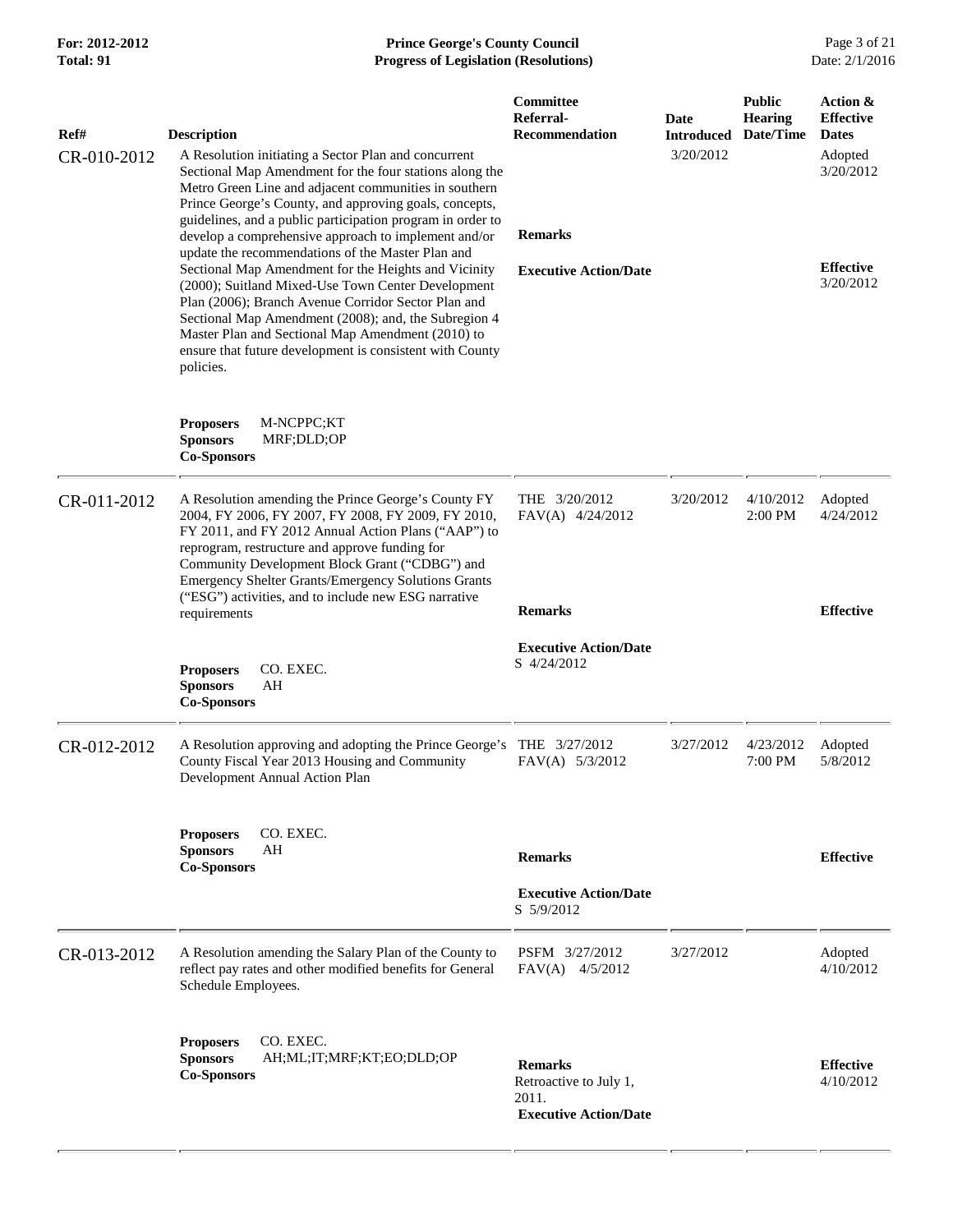| Ref#<br>CR-014-2012 | <b>Description</b><br>A Resolution concerning approval of an application to the C.O.W. 3/27/2012<br>Maryland Department of Housing and Community<br>Development, Division of Neighborhood Revitalization,<br>seeking designation of the Central Avenue-Metro Blue<br>Line Corridor as a Sustainable Community and submitting<br>a Sustainable Community Action Plan. | Committee<br>Referral-<br><b>Recommendation</b><br>FAV 4/3/2012                                  | <b>Date</b><br><b>Introduced</b><br>3/27/2012 | <b>Public</b><br><b>Hearing</b><br>Date/Time | Action &<br><b>Effective</b><br><b>Dates</b><br>Adopted<br>4/3/2012 |
|---------------------|----------------------------------------------------------------------------------------------------------------------------------------------------------------------------------------------------------------------------------------------------------------------------------------------------------------------------------------------------------------------|--------------------------------------------------------------------------------------------------|-----------------------------------------------|----------------------------------------------|---------------------------------------------------------------------|
|                     | M-NCPPC;DLD;KT<br><b>Proposers</b><br><b>Sponsors</b><br>DLD;KT;MRF;ML;AH<br><b>Co-Sponsors</b>                                                                                                                                                                                                                                                                      | <b>Remarks</b><br><b>Executive Action/Date</b><br>S 4/13/2012                                    |                                               |                                              | <b>Effective</b>                                                    |
| CR-015-2012         | A Resolution to amend the Salary Plan for the Deputy<br>Sheriff's Association of Prince George's County, Inc.,<br>Salary Schedule W, effective July 1, 2011 through June 30,<br>2013                                                                                                                                                                                 | PSFM 4/3/2012<br>FAV(A) 4/5/2012                                                                 | 4/3/2012                                      |                                              | Adopted<br>5/8/2012                                                 |
|                     | <b>Proposers</b><br>CO. EXEC.<br>AH; WC; DLD; MRF; ML; OP; IT; KT<br><b>Sponsors</b><br><b>Co-Sponsors</b>                                                                                                                                                                                                                                                           | <b>Remarks</b><br>See also CB-16-2012;<br>retroactive provisions<br><b>Executive Action/Date</b> |                                               |                                              | <b>Effective</b><br>5/8/2012                                        |
| CR-016-2012         | A Resolution to amend the Salary Plan for the Deputy<br>Sheriff's Association of Prince George's County, Inc.<br>(Civilian Units), Salary Schedule Z, effective July 1, 2011<br>through June 30, 2013                                                                                                                                                                | PSFM 4/3/2012<br>FAV(A) 4/5/2012                                                                 | 4/3/2012                                      |                                              | Adopted<br>5/8/2012                                                 |
|                     | CO. EXEC.<br><b>Proposers</b><br><b>Sponsors</b><br>AH;WC;DLD;MRF;ML;OP;IT;KT<br><b>Co-Sponsors</b>                                                                                                                                                                                                                                                                  | <b>Remarks</b><br>See also CB-17-2012;<br>retroactive provisions<br><b>Executive Action/Date</b> |                                               |                                              | <b>Effective</b><br>5/8/2012                                        |
| CR-017-2012         | A Resolution to amend the Salary Plan for the<br>International Association of Fire Fighters, AFL-CIO,<br>Local 1619 (Fire Fighters, Paramedics and Fire<br>Fighter/Medics), Salary Schedule Y, effective July 1, 2011<br>through June 30, 2013.                                                                                                                      | PSFM 4/3/2012<br>$FAV(A)$ 4/5/2012                                                               | 4/3/2012                                      |                                              | Adopted<br>5/8/2012                                                 |
|                     | CO. EXEC.<br><b>Proposers</b><br><b>Sponsors</b><br>AH;WC;DLD;MRF;ML;OP;IT;KT<br><b>Co-Sponsors</b>                                                                                                                                                                                                                                                                  | <b>Remarks</b><br>See also CB-18-2012;<br>retroactive provisions<br><b>Executive Action/Date</b> |                                               |                                              | <b>Effective</b><br>5/8/2012                                        |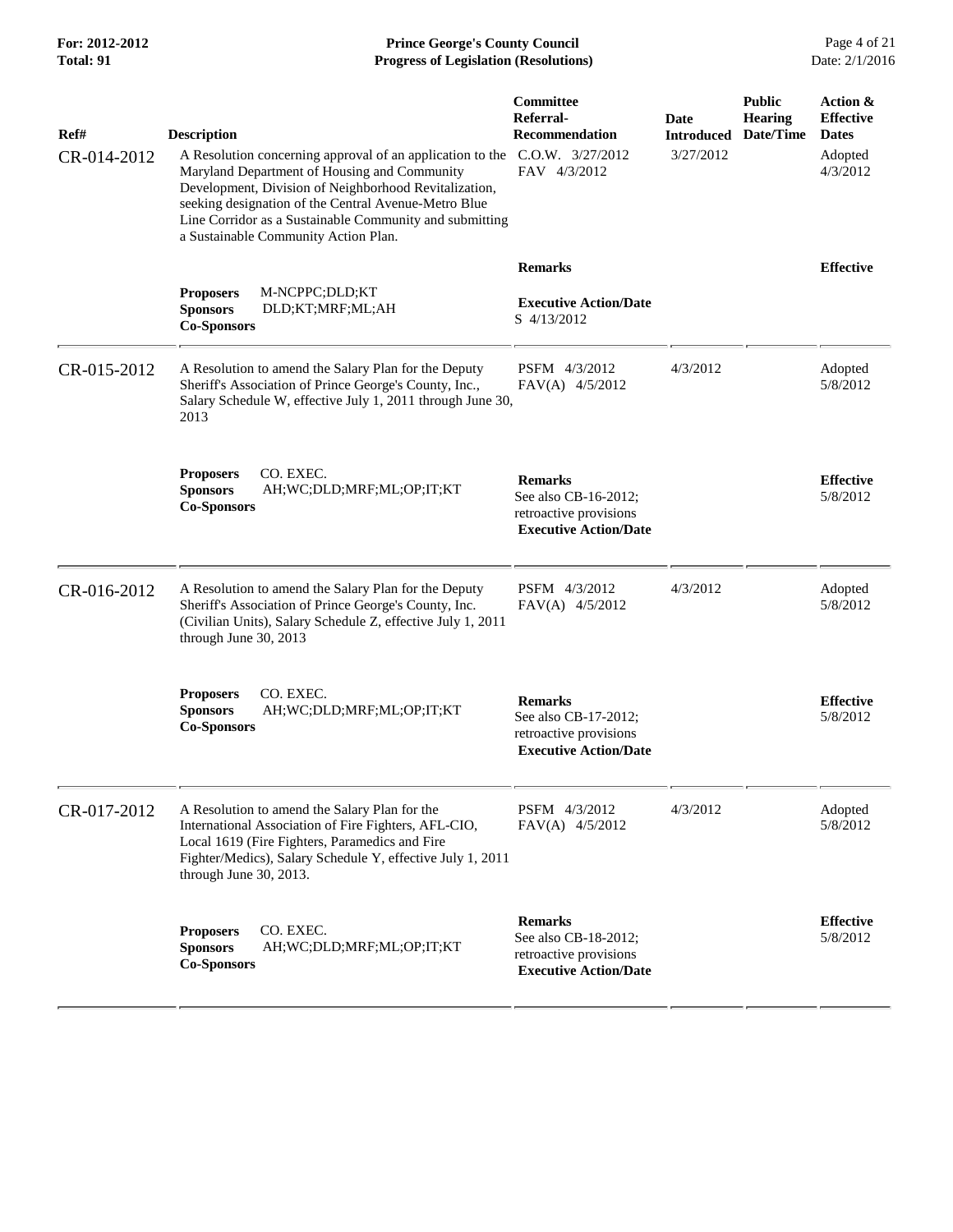**For: 2012-2012 Prince George's County Council** Page 5 of 21<br>**Progress of Legislation (Resolutions)** Date: 2/1/2016 **Progress of Legislation (Resolutions)** 

| Ref#        | <b>Description</b>                                                                                                                                                                              | Committee<br>Referral-<br><b>Recommendation</b>                                                  | <b>Date</b><br><b>Introduced</b> | <b>Public</b><br><b>Hearing</b><br>Date/Time | Action &<br><b>Effective</b><br><b>Dates</b> |
|-------------|-------------------------------------------------------------------------------------------------------------------------------------------------------------------------------------------------|--------------------------------------------------------------------------------------------------|----------------------------------|----------------------------------------------|----------------------------------------------|
| CR-018-2012 | A Resolution to amend Salary Schedule H for the<br>International Association of Fire Fighters, AFL-CIO,<br>Local 1619 (Civilians), effective July 1, 2011 through June<br>30, 2013.             | PSFM 4/3/2012<br>FAV(A) 4/5/2012                                                                 | 4/3/2012                         |                                              | Adopted<br>5/8/2012                          |
|             | CO. EXEC.<br><b>Proposers</b><br><b>Sponsors</b><br>AH;WC;DLD;MRF;ML;OP;IT;KT<br><b>Co-Sponsors</b>                                                                                             | <b>Remarks</b><br>See also CB-19-2012;<br>retroactive provisions<br><b>Executive Action/Date</b> |                                  |                                              | <b>Effective</b><br>5/8/2012                 |
| CR-019-2012 | A Resolution concerning the 2008 Water and Sewer Plan<br>(April 2011 Amendment Cycle) to change the water and<br>sewer category designations within the 2008 Water and<br>Sewer Plan            | THE 4/3/2012<br>FAV 5/10/2012                                                                    | 4/3/2012                         | 5/8/2012<br>10:00 AM                         | Adopted<br>5/15/2012                         |
|             | CO. EXEC.<br><b>Proposers</b><br><b>DLD</b><br><b>Sponsors</b><br><b>Co-Sponsors</b>                                                                                                            | <b>Remarks</b><br><b>Executive Action/Date</b>                                                   |                                  |                                              | <b>Effective</b><br>6/4/2012                 |
|             |                                                                                                                                                                                                 |                                                                                                  |                                  |                                              |                                              |
| CR-020-2012 | A Resolution to amend the Salary Plan for Sheriff<br>Officials, Salary Schedule S-O, to reflect wage and benefit FAV(A) 4/17/2012<br>modifications effective July 1, 2011 through June 30, 2013 | PSFM 4/10/2012                                                                                   | 4/10/2012                        |                                              | Adopted<br>5/8/2012                          |
|             | CO. EXEC.<br><b>Proposers</b><br><b>Sponsors</b><br>AH;WC;DLD;MRF;ML;OP;IT;KT<br><b>Co-Sponsors</b>                                                                                             | <b>Remarks</b><br>retroactive provisions<br><b>Executive Action/Date</b>                         |                                  |                                              | <b>Effective</b><br>5/8/2012                 |
| CR-021-2012 | A Resolution to amend the Salary Plan for Fire Officials,<br>Salary Schedule F-O, to reflect wage and benefit<br>modifications effective July 1, 2011 through June 30, 2013                     | PSFM 4/10/2012<br>FAV(A) 4/17/2012                                                               | 4/10/2012                        |                                              | Adopted<br>5/8/2012                          |
|             | CO. EXEC.<br><b>Proposers</b><br><b>Sponsors</b><br>AH;WC;DLD;MRF;ML;IT;KT<br><b>Co-Sponsors</b>                                                                                                | <b>Remarks</b><br>retroactive provisions<br><b>Executive Action/Date</b>                         |                                  |                                              | <b>Effective</b><br>5/8/2012                 |
| CR-022-2012 | A Resolution to amend the Salary Plan for the Prince<br>George's County Police Civilian Employees Association,<br>Salary Schedule P, effective July 1, 2011 through June 30,<br>2013            | PSFM 4/10/2012<br>FAV(A) 4/17/2012                                                               | 4/10/2012                        |                                              | Adopted<br>5/15/2012                         |
|             | CO. EXEC.<br><b>Proposers</b><br><b>Sponsors</b><br>AH;WC;DLD;MRF;ML;OP;IT;KT<br><b>Co-Sponsors</b>                                                                                             | <b>Remarks</b><br>See also CB-20-2012;<br>retroactive provisions<br><b>Executive Action/Date</b> |                                  |                                              | <b>Effective</b><br>5/15/2012                |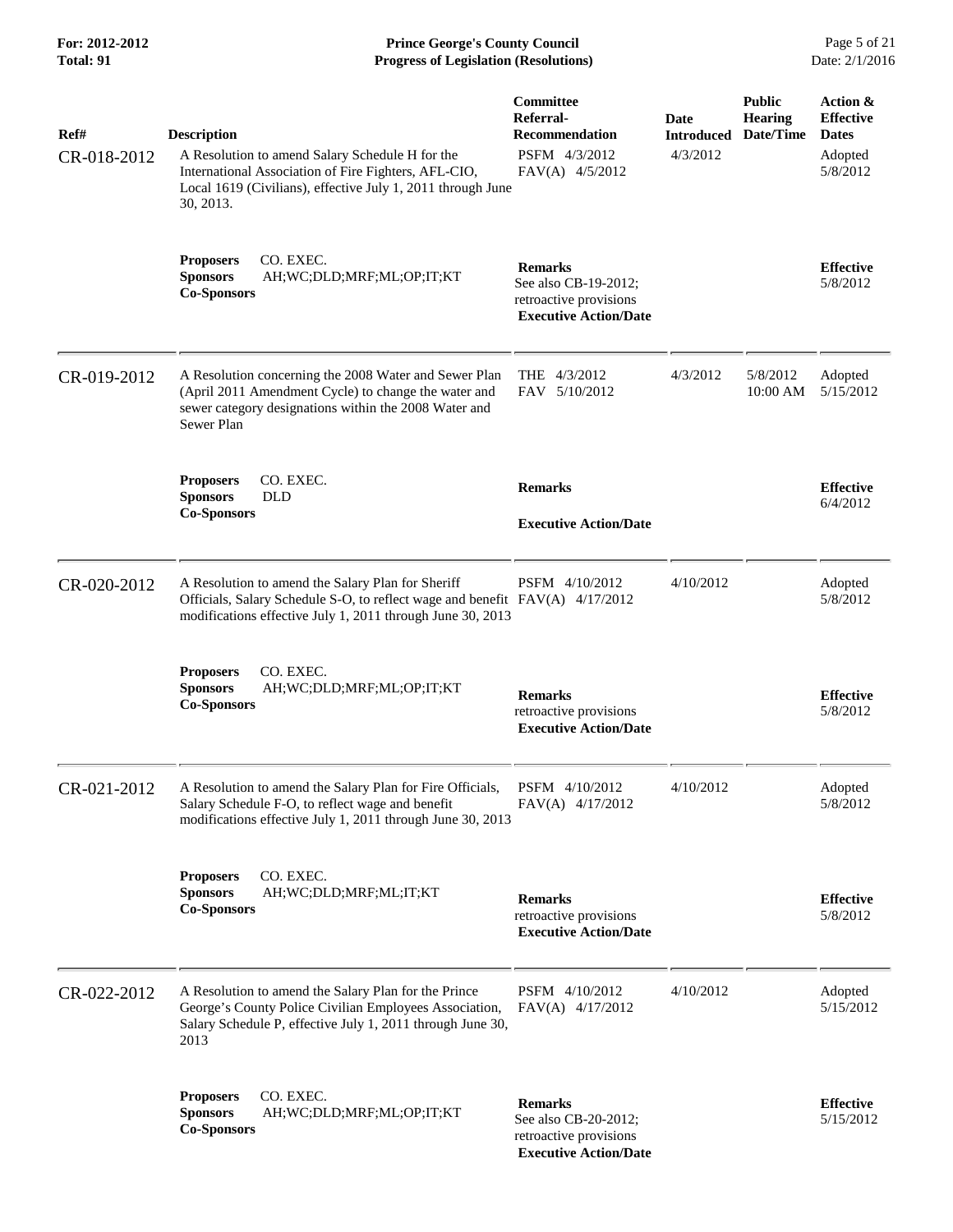## **For: 2012-2012 Prince George's County Council** Page 6 of 21<br> **Prince George's County Council** Page 6 of 21<br> **Progress of Legislation (Resolutions)** Date: 2/1/2016 **Progress of Legislation (Resolutions)**

| Ref#        | <b>Description</b>                                                                                                                                                                                                                                                                                                                                                                                                                                                                                                                                                                                                                                                                                                                                                                                                                                                                                                                                                                                                                                                                           | <b>Committee</b><br>Referral-<br><b>Recommendation</b> | <b>Date</b><br><b>Introduced</b> | <b>Public</b><br><b>Hearing</b><br>Date/Time | Action &<br><b>Effective</b><br><b>Dates</b>        |
|-------------|----------------------------------------------------------------------------------------------------------------------------------------------------------------------------------------------------------------------------------------------------------------------------------------------------------------------------------------------------------------------------------------------------------------------------------------------------------------------------------------------------------------------------------------------------------------------------------------------------------------------------------------------------------------------------------------------------------------------------------------------------------------------------------------------------------------------------------------------------------------------------------------------------------------------------------------------------------------------------------------------------------------------------------------------------------------------------------------------|--------------------------------------------------------|----------------------------------|----------------------------------------------|-----------------------------------------------------|
| CR-023-2012 | A Resolution concerning "Buy Local Week" in Prince<br>George's County for the purpose of establishing the<br>second Sunday to the following Saturday in August of<br>each year as "Buy Local Week" in Prince George's<br>County, Maryland.                                                                                                                                                                                                                                                                                                                                                                                                                                                                                                                                                                                                                                                                                                                                                                                                                                                   | PSFM 4/17/2012<br>FAV 5/2/2012                         | 4/17/2012                        |                                              | Adopted<br>6/5/2012                                 |
|             | <b>MRF</b><br><b>Proposers</b><br><b>Sponsors</b><br>MRF;EO;AH;DLD;WC;KT;IT<br><b>Co-Sponsors</b>                                                                                                                                                                                                                                                                                                                                                                                                                                                                                                                                                                                                                                                                                                                                                                                                                                                                                                                                                                                            | <b>Remarks</b><br><b>Executive Action/Date</b>         |                                  |                                              | <b>Effective</b>                                    |
| CR-024-2012 | A Resolution concerning preparation of a new sector plan<br>and Sectional Map Amendment (SMA) and Approval of<br>Goals, Concepts, Guidelines, and Public Participation<br>Program for the Landover Metro Area and MD 202<br>Corridor, which is located in a portion of Planning Area 69<br>and 72. For the purpose of initiating an amendment to<br>portions of the 1994 Approved Master Plan and Sectional<br>Map Amendment for Bladensburg-New Carrollton and<br>Vicinity (Planning Area 69) and building upon the 2010<br>Subregion 4 Master Plan and Sectional Map Amendment<br>(Planning Area 72), the 2005 Countywide Green<br>Infrastructure Functional Master Plan, the 2008 Approved<br>Public Facilities Master Plan, and the 2009 Master Plan of<br>Transportation; and approving the Goals, Concepts,<br>Guidelines, and Public Participation Program in order to<br>develop a comprehensive approach to build upon the<br>recommendations of the 2002 Prince George's County<br>Approved General Plan, to ensure that future development<br>is consistent with county policies. | <b>Remarks</b><br><b>Executive Action/Date</b>         | 4/24/2012                        |                                              | Adopted<br>4/24/2012<br><b>Effective</b>            |
|             | M-NCPPC<br><b>Proposers</b><br><b>Sponsors</b><br>AH;KT<br><b>Co-Sponsors</b>                                                                                                                                                                                                                                                                                                                                                                                                                                                                                                                                                                                                                                                                                                                                                                                                                                                                                                                                                                                                                |                                                        |                                  |                                              |                                                     |
| CR-025-2012 | A Resolution concerning preparation of a new sector plan<br>and Sectional Map Amendment (SMA) and Approval of<br>Goals, Concepts, Guidelines, and Public Participation<br>Program for the Largo Town Center area, which is a<br>portion of Planning Area 73. For the purpose of initiating<br>an amendment to the 2004 Approved Sector Plan and<br>Sectional Map Amendment for the Morgan Boulevard and<br>Largo Town Center Metro Areas and the 1990 Approved<br>Largo-Lottsford Master Plan Amendment and Adopted<br>Sectional Map Amendment (Planning Area 73); and<br>approving the Goals, Concepts, Guidelines, and Public<br>Participation Program in order to develop a comprehensive<br>approach to implement the recommendations of the 2002<br>Approved Prince George's County General Plan, to ensure<br>that future development is consistent with county policies.                                                                                                                                                                                                              | <b>Remarks</b><br><b>Executive Action/Date</b>         | 5/1/2012                         |                                              | Adopted<br>5/1/2012<br><b>Effective</b><br>5/1/2012 |
|             | M-NCPPC<br><b>Proposers</b><br><b>Sponsors</b><br>AH;DLD<br><b>Co-Sponsors</b>                                                                                                                                                                                                                                                                                                                                                                                                                                                                                                                                                                                                                                                                                                                                                                                                                                                                                                                                                                                                               |                                                        |                                  |                                              |                                                     |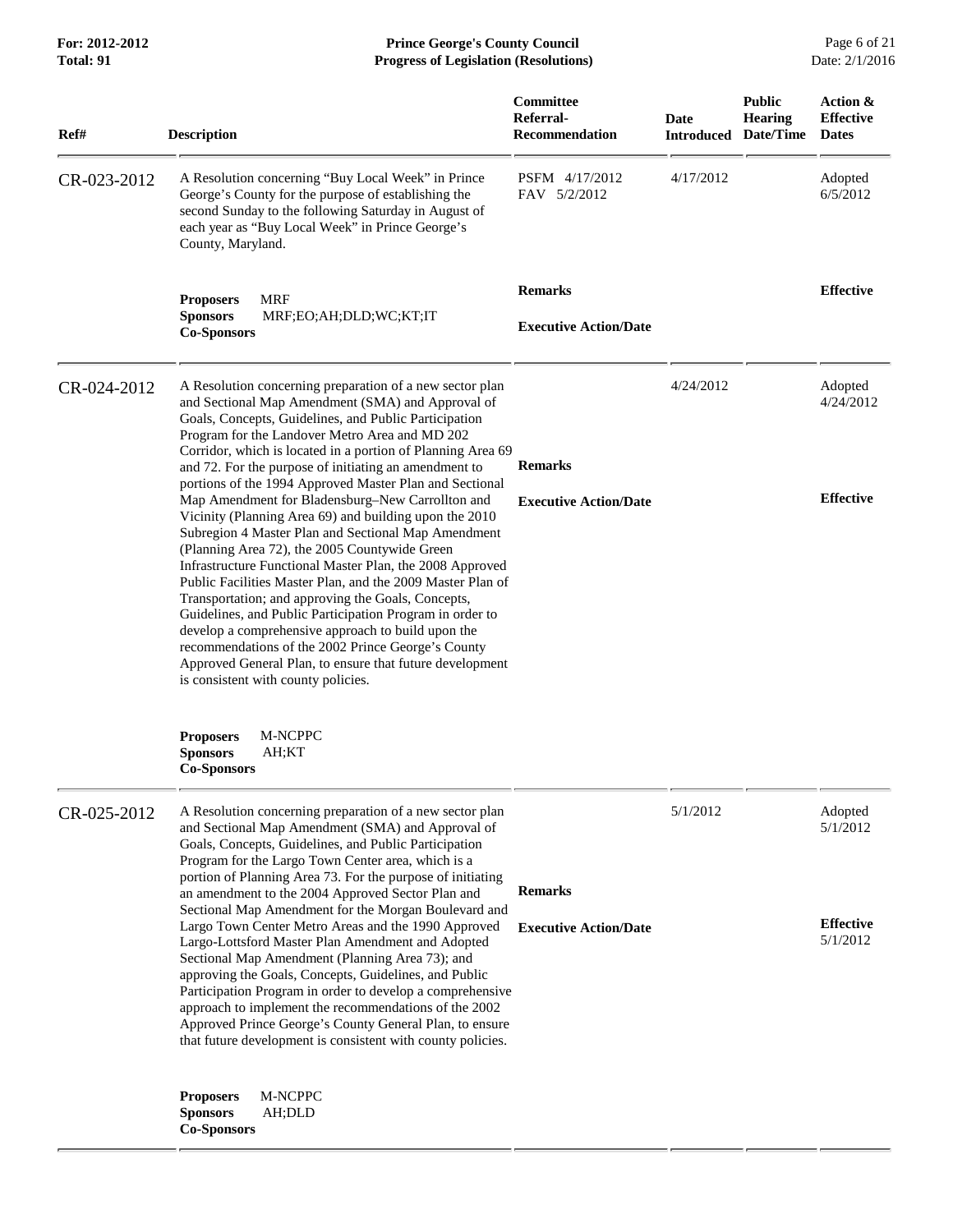| For: 2012-2012<br>Total: 91 | <b>Prince George's County Council</b><br><b>Progress of Legislation (Resolutions)</b>                                                                                                                                                                                                                                                                                                                                                                                                                                                                                               |                                                                          |                                       |                                              | Page 7 of 21<br>Date: 2/1/2016                                                          |
|-----------------------------|-------------------------------------------------------------------------------------------------------------------------------------------------------------------------------------------------------------------------------------------------------------------------------------------------------------------------------------------------------------------------------------------------------------------------------------------------------------------------------------------------------------------------------------------------------------------------------------|--------------------------------------------------------------------------|---------------------------------------|----------------------------------------------|-----------------------------------------------------------------------------------------|
| Ref#<br>CR-026-2012         | <b>Description</b><br>A Resolution concerning Supplementary Appropriations of PSFM 5/8/2012<br>Federal, State and other funds in the amount of \$5,899,114 FAV 5/16/2012<br>to support grant programs in the Health Department,<br>Fire/EMS Department, Police Department, Department of<br>Housing and Community Development, Office of the<br>State's Attorney, Office of the Sheriff, Department of<br>Family Services, Department of Social Services and the<br>Office of Homeland Security                                                                                     | <b>Committee</b><br>Referral-<br><b>Recommendation</b><br><b>Remarks</b> | Date<br><b>Introduced</b><br>5/8/2012 | <b>Public</b><br><b>Hearing</b><br>Date/Time | Action &<br><b>Effective</b><br><b>Dates</b><br>Adopted<br>6/5/2012<br><b>Effective</b> |
|                             | CO. EXEC.<br><b>Proposers</b><br><b>Sponsors</b><br>AH;MRF<br><b>Co-Sponsors</b>                                                                                                                                                                                                                                                                                                                                                                                                                                                                                                    | <b>Executive Action/Date</b>                                             |                                       |                                              | 6/5/2012                                                                                |
| CR-027-2012                 | A Resolution concerning the 2008 Water and Sewer Plan<br>(December 2011 Amendment Cycle) to change the water<br>and sewer category designations within the 2008 Water<br>and Sewer Plan                                                                                                                                                                                                                                                                                                                                                                                             | THE $5/15/2012$<br>FAV 7/12/2012                                         | 5/15/2012                             | 6/19/2012<br>$1:30$ AM                       | Adopted<br>7/24/2012                                                                    |
|                             | <b>Proposers</b><br>CO. EXEC.<br><b>Sponsors</b><br><b>DLD</b><br><b>Co-Sponsors</b>                                                                                                                                                                                                                                                                                                                                                                                                                                                                                                | <b>Remarks</b><br><b>Executive Action/Date</b>                           |                                       |                                              | <b>Effective</b><br>8/10/2012                                                           |
| CR-028-2012                 | A Resolution concerning Initiation of the Eastover /Forest<br>Heights/Glassmanor Sector Plan and Sectional Map<br>Amendment (SMA), part of Planning Area 76A, and<br>approval of Goals, Concepts, Guidelines, and Public<br>Participation Program for the project for the purpose of<br>initiating a Sector Plan and concurrent Sectional Map<br>Amendment process for the municipality of Forest Heights<br>and adjacent communities of Glassmanor and Eastover in<br>southern Prince George's County, and approving the<br>Goals, Concepts, Guidelines and a Public Participation | <b>Remarks</b><br><b>Executive Action/Date</b>                           | 5/15/2012                             |                                              | Adopted<br>5/15/2012<br><b>Effective</b><br>5/15/2012                                   |
|                             | Program to guide the planning process and development of<br>the sector plan. The sector plan will incorporate and/or<br>update as appropriate goals, policies, development<br>standards and implementation strategies in approved plans<br>that comprise portions of the Eastover /Forest<br>Heights/Glassmanor sector plan area, including the Master<br>Plan and Sectional Map Amendment for The Heights and<br>Vicinity (2000).                                                                                                                                                  |                                                                          |                                       |                                              |                                                                                         |
|                             | M-NCPPC<br><b>Proposers</b><br><b>Sponsors</b><br><b>OP</b><br><b>Co-Sponsors</b>                                                                                                                                                                                                                                                                                                                                                                                                                                                                                                   |                                                                          |                                       |                                              |                                                                                         |
| CR-029-2012                 | A Resolution amending the Prince George's County FY<br>2011 and FY 2012 Annual Action Plans to reallocate and<br>approve funding for HOME Investment Partnerships<br>("HOME") existing and new activities                                                                                                                                                                                                                                                                                                                                                                           | THE $5/15/2012$<br>FAV 6/14/2012                                         | 5/15/2012                             | 6/12/2012<br>10:00 AM                        | Adopted<br>6/19/2012                                                                    |
|                             | CO. EXEC.<br><b>Proposers</b><br>AH<br><b>Sponsors</b><br><b>Co-Sponsors</b>                                                                                                                                                                                                                                                                                                                                                                                                                                                                                                        | <b>Remarks</b><br><b>Executive Action/Date</b><br>S 6/22/2012            |                                       |                                              | <b>Effective</b>                                                                        |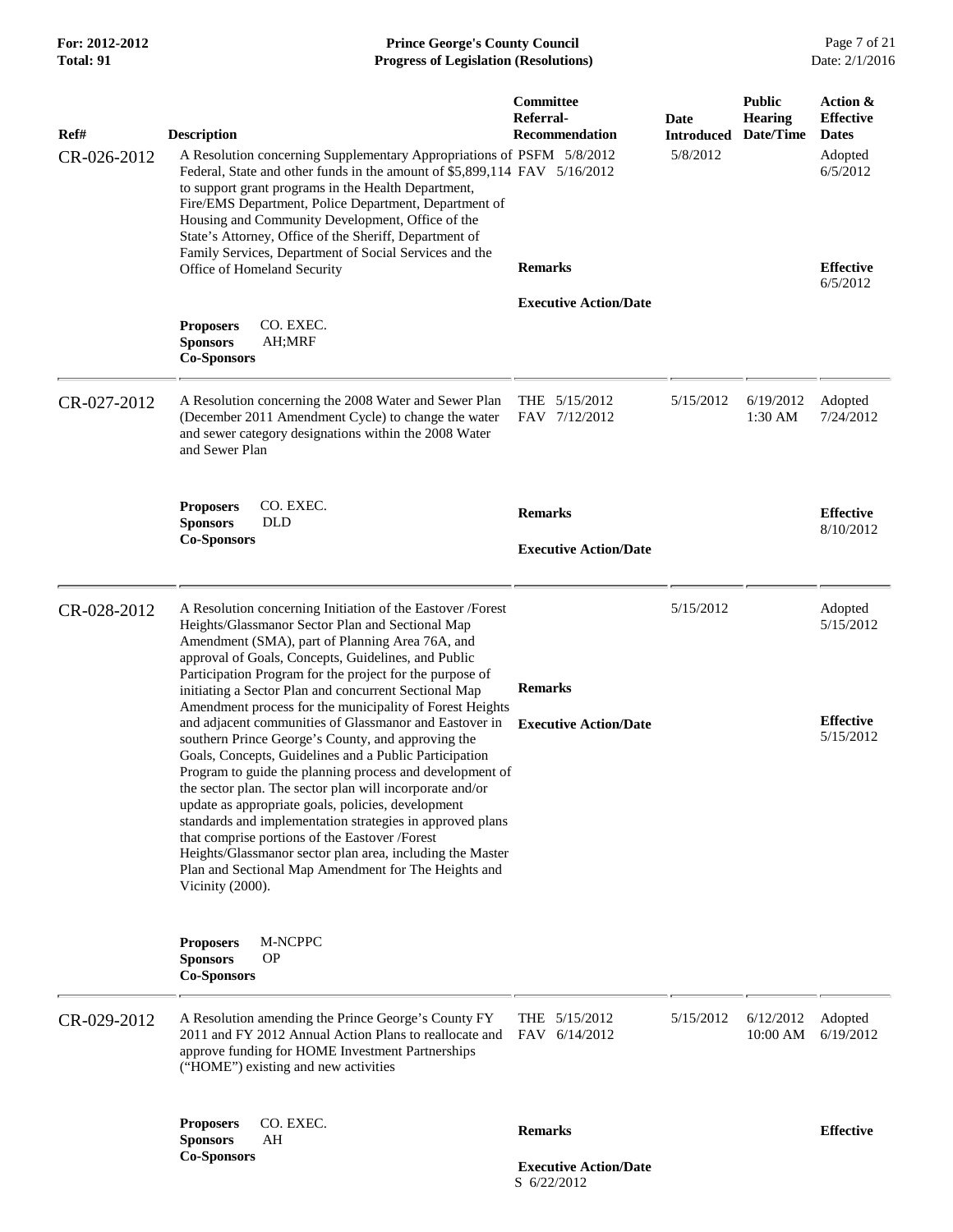| <b>Total: 91</b> | <b>Progress of Legislation (Resolutions)</b>                                                                                                                                                                                                                                                              |                                                 |                                            |                                 | Date: 2/1/2016                               |
|------------------|-----------------------------------------------------------------------------------------------------------------------------------------------------------------------------------------------------------------------------------------------------------------------------------------------------------|-------------------------------------------------|--------------------------------------------|---------------------------------|----------------------------------------------|
| Ref#             | <b>Description</b>                                                                                                                                                                                                                                                                                        | <b>Committee</b><br>Referral-<br>Recommendation | <b>Date</b><br><b>Introduced Date/Time</b> | <b>Public</b><br><b>Hearing</b> | Action &<br><b>Effective</b><br><b>Dates</b> |
| CR-030-2012      | A Resolution concerning County Council Procurement<br>Practices for the purpose of establishing requirements for<br>local procurement preferences in County Council<br>procurement practices and encouraging local businesses to<br>become businesses on the County Government's approved<br>vendor list. | PSFM 5/15/2012<br><b>Remarks</b>                | 5/15/2012                                  |                                 | <b>Effective</b>                             |
|                  | <b>MRF</b><br><b>Proposers</b><br><b>Sponsors</b><br>MRF;ML;AH<br><b>Co-Sponsors</b>                                                                                                                                                                                                                      | <b>Executive Action/Date</b>                    |                                            |                                 |                                              |
| CR-031-2012      | A Resolution approving the Fiscal Year 2013 Operating<br>and Capital Budgets of the Washington Suburban Sanitary<br>Commission, recommendations of Water and Sewer rates,<br>and Ad Valorem Tax Levies for Fiscal Year 2013                                                                               |                                                 | 5/24/2012                                  |                                 | Adopted<br>5/24/2012                         |
|                  |                                                                                                                                                                                                                                                                                                           | <b>Remarks</b>                                  |                                            |                                 |                                              |
|                  | AH<br><b>Proposers</b><br>AH<br><b>Sponsors</b><br><b>Co-Sponsors</b>                                                                                                                                                                                                                                     | <b>Executive Action/Date</b>                    |                                            |                                 | <b>Effective</b>                             |
| CR-032-2012      | A Resolution approving the Washington Suburban<br>Sanitary Commission Fiscal Years 2013-2018 Capital<br>Improvement Program and FY 2013 Capital Budget for<br>Prince George's County for Water and Sewerage                                                                                               |                                                 | 5/24/2012                                  |                                 | Adopted<br>5/24/2012                         |
|                  |                                                                                                                                                                                                                                                                                                           | <b>Remarks</b>                                  |                                            |                                 |                                              |
|                  | AH<br><b>Proposers</b><br>AH<br><b>Sponsors</b><br><b>Co-Sponsors</b>                                                                                                                                                                                                                                     | <b>Executive Action/Date</b>                    |                                            |                                 | <b>Effective</b>                             |
| CR-033-2012      | A Resolution approving the Fiscal Year 2013 Washington<br>Suburban Transit Commission's Administrative Budget                                                                                                                                                                                             |                                                 | 5/24/2012                                  |                                 | Adopted<br>5/24/2012                         |
|                  | AH<br><b>Proposers</b><br><b>Sponsors</b><br>AH                                                                                                                                                                                                                                                           | <b>Remarks</b>                                  |                                            |                                 |                                              |
|                  | <b>Co-Sponsors</b>                                                                                                                                                                                                                                                                                        | <b>Executive Action/Date</b>                    |                                            |                                 | <b>Effective</b><br>7/1/2012                 |
| CR-034-2012      | A Resolution concerning the Fiscal Year 2013 Operating<br>Budget and Capital Improvement Program of the Revenue<br>Authority of Prince George's County                                                                                                                                                    |                                                 | 5/24/2012                                  |                                 | Adopted<br>5/24/2012                         |
|                  |                                                                                                                                                                                                                                                                                                           | <b>Remarks</b>                                  |                                            |                                 |                                              |
|                  | AH<br><b>Proposers</b><br>AH<br><b>Sponsors</b><br><b>Co-Sponsors</b>                                                                                                                                                                                                                                     | <b>Executive Action/Date</b>                    |                                            |                                 | <b>Effective</b><br>7/1/2012                 |

**For: 2012-2012 Prince George's County Council** Page 8 of 21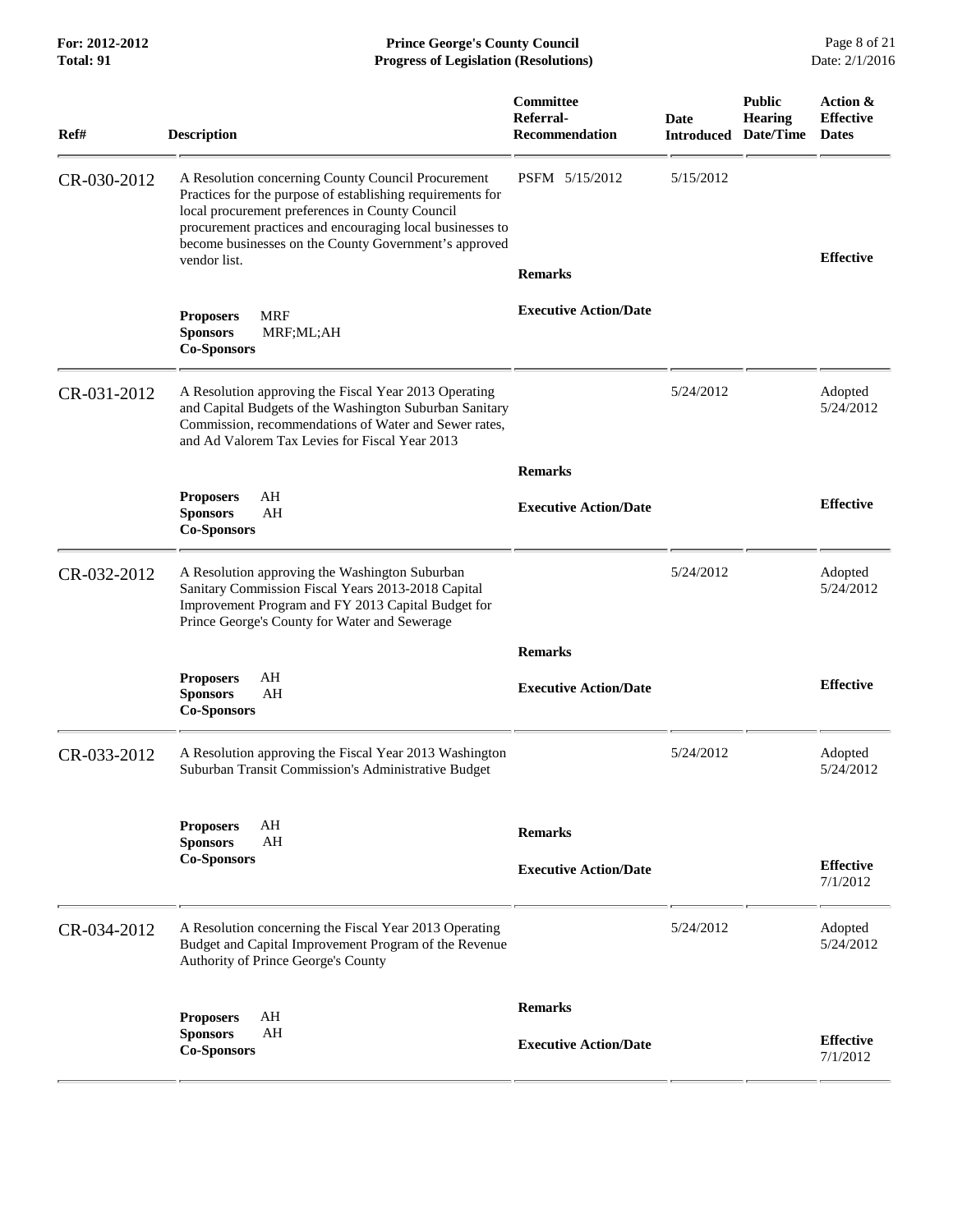**For: 2012-2012 Prince George's County Council** Page 9 of 21<br> **Prince George's County Council** Page 9 of 21<br> **Progress of Legislation (Resolutions)** Date: 2/1/2016 **Progress of Legislation (Resolutions)** 

| Ref#<br>CR-035-2012 | <b>Description</b><br>A Resolution concerning the Fiscal Year 2013 Operating<br>Budget and Capital Improvement Program of the<br>Redevelopment Authority of Prince George's County                                                                                                               | Committee<br>Referral-<br><b>Recommendation</b>                                                  | Date<br><b>Introduced</b><br>5/24/2012 | <b>Public</b><br>Hearing<br>Date/Time | Action &<br><b>Effective</b><br><b>Dates</b><br>Adopted<br>5/24/2012 |
|---------------------|--------------------------------------------------------------------------------------------------------------------------------------------------------------------------------------------------------------------------------------------------------------------------------------------------|--------------------------------------------------------------------------------------------------|----------------------------------------|---------------------------------------|----------------------------------------------------------------------|
|                     | AH<br><b>Proposers</b><br>AH;MRF<br><b>Sponsors</b><br><b>Co-Sponsors</b>                                                                                                                                                                                                                        | <b>Remarks</b><br><b>Executive Action/Date</b>                                                   |                                        |                                       | <b>Effective</b><br>7/1/2012                                         |
| CR-036-2012         | A Resolution modifying the Washington Suburban<br>Sanitary Commission (WSSC) System Development<br>Charge (SDC) to help finance capital costs and to provide<br>for full and/or partial waivers of the charge for certain<br>revitalization, biotechnology, and elderly housing projects.        | <b>Remarks</b>                                                                                   | 5/24/2012                              |                                       | Adopted<br>5/24/2012                                                 |
|                     | AH<br><b>Proposers</b><br><b>Sponsors</b><br>AH<br><b>Co-Sponsors</b>                                                                                                                                                                                                                            | <b>Executive Action/Date</b>                                                                     |                                        |                                       | <b>Effective</b><br>7/1/2012                                         |
| CR-037-2012         | A Resolution to amend the Salary Plan for employees<br>covered by Council 67, American Federation of State,<br>County and Municipal Employees (AFSCME), AFL-CIO,<br>and its affiliated Locals 1170, 2462, 2735 and 3389, Salary<br>Schedule A, effective July 1, 2011 through June 30, 2013      | PSFM 6/5/2012<br>FAV<br>6/14/2012                                                                | 6/5/2012                               |                                       | Adopted<br>7/24/2012                                                 |
|                     | CO. EXEC.<br><b>Proposers</b><br><b>Sponsors</b><br>AH;DLD;OP;KT;IT<br><b>Co-Sponsors</b>                                                                                                                                                                                                        | <b>Remarks</b><br>See also CB-31-2012;<br>retroactive provisions<br><b>Executive Action/Date</b> |                                        |                                       | <b>Effective</b><br>7/1/2011                                         |
| CR-038-2012         | A Resolution to amend the Salary Plan for employees<br>covered by Council 67, American Federation of State,<br>County and Municipal Employees (AFSCME), AFL-CIO,<br>and its affiliated Local 241 (School Crossing Guards),<br>Salary Schedule X, effective July 1, 2011 through June 30,<br>2013 | PSFM 6/5/2012<br>FAV 6/14/2012                                                                   | 6/5/2012                               |                                       | Adopted<br>7/24/2012                                                 |
|                     | CO. EXEC.<br><b>Proposers</b><br><b>Sponsors</b><br>AH;DLD;ML;OP;KT;IT<br><b>Co-Sponsors</b>                                                                                                                                                                                                     | <b>Remarks</b><br>See also CB-32-2012;<br>retroactive provisions<br><b>Executive Action/Date</b> |                                        |                                       | <b>Effective</b><br>7/1/2011                                         |
| CR-039-2012         | A Resolution amending the Prince George's County FY<br>2009 Annual Action Plan to restructure, reprogram and<br>approve funding for Community Development Block<br>Grant Recovery (CDBG-R) and Homelessness Prevention<br>and Rapid Re-Housing Program (HPRP) funds for existing<br>activities   | THE 6/5/2012<br>$C.0.W.$ $7/3/2012$<br>FAV(A) 7/3/2012                                           | 6/5/2012                               | 7/3/2012<br>10:00 AM                  | Adopted<br>7/3/2012                                                  |
|                     |                                                                                                                                                                                                                                                                                                  | <b>Remarks</b>                                                                                   |                                        |                                       | <b>Effective</b>                                                     |
|                     | CO. EXEC.<br><b>Proposers</b><br><b>Sponsors</b><br>AH<br><b>Co-Sponsors</b>                                                                                                                                                                                                                     | <b>Executive Action/Date</b><br>S 7/5/2012                                                       |                                        |                                       |                                                                      |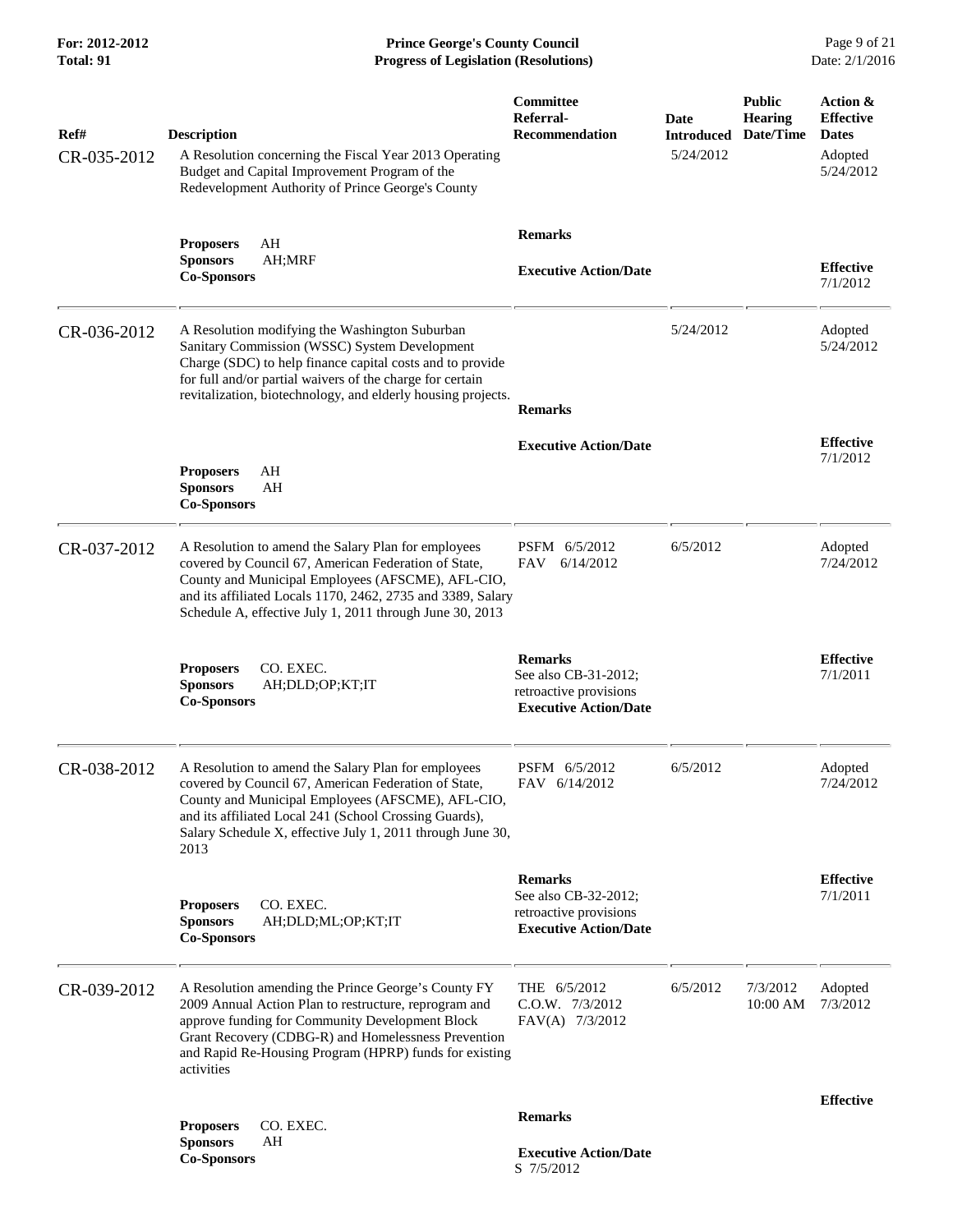**For: 2012-2012 Prince George's County Council** Page 10 of 21<br> **Prince George's County Council** Page 10 of 21<br> **Progress of Legislation (Resolutions)** Date: 2/1/2016 **Total: 91 Progress of Legislation (Resolutions)** 

| Ref#        | <b>Description</b>                                                                                                                                                                                                | Committee<br>Referral-<br><b>Recommendation</b>                                                  | Date<br><b>Introduced</b> | <b>Public</b><br><b>Hearing</b><br>Date/Time | Action &<br><b>Effective</b><br><b>Dates</b> |
|-------------|-------------------------------------------------------------------------------------------------------------------------------------------------------------------------------------------------------------------|--------------------------------------------------------------------------------------------------|---------------------------|----------------------------------------------|----------------------------------------------|
| CR-040-2012 | A Resolution to amend the Salary Plan for the Prince<br>George's Correctional Officers' Association, Inc. (Civilian FAV 6/14/2012<br>Unit), Salary Schedule Q, effective July 1, 2011 through<br>June 30, 2013    | PSFM 6/5/2012                                                                                    | 6/5/2012                  |                                              | Adopted<br>7/24/2012                         |
|             | CO. EXEC.<br><b>Proposers</b><br><b>Sponsors</b><br>AH;DLD;MRF;ML;KT;IT<br><b>Co-Sponsors</b>                                                                                                                     | <b>Remarks</b><br>See also CB-52-2012;<br>retroactive provisions<br><b>Executive Action/Date</b> |                           |                                              | <b>Effective</b><br>7/1/2011                 |
| CR-041-2012 | A Resolution to amend the Salary Plan for the Prince<br>George's Correctional Officers' Association, Inc.<br>(Correctional Officers), Salary Schedule D, effective July<br>1, 2011 through June 30, 2013          | PSFM 6/5/2012<br>FAV 6/14/2012                                                                   | 6/5/2012                  |                                              | Adopted<br>7/24/2012                         |
|             | <b>Proposers</b><br>CO. EXEC.<br><b>Sponsors</b><br>AH; WC; DLD; MRF; ML; OP; KT; IT<br><b>Co-Sponsors</b>                                                                                                        | <b>Remarks</b><br>See also CB-53-2012;<br>retroactive provisions<br><b>Executive Action/Date</b> |                           |                                              | <b>Effective</b><br>7/1/2011                 |
| CR-042-2012 | A Resolution to amend the Salary Plan for Corrections<br>Officials, Salary Schedule C-O, to reflect wage and benefit FAV 6/14/2012<br>modifications effective July 1, 2011 through June 30, 2013                  | PSFM 6/12/2012                                                                                   | 6/12/2012                 |                                              | Adopted<br>7/24/2012                         |
|             | CO. EXEC.<br><b>Proposers</b><br><b>Sponsors</b><br>AH;DLD;MRF;OP;KT;IT<br><b>Co-Sponsors</b>                                                                                                                     | <b>Remarks</b><br>retroactive provisions<br><b>Executive Action/Date</b>                         |                           |                                              | <b>Effective</b><br>7/1/2012                 |
| CR-043-2012 | A Resolution concerning the Prince George's County<br>Foreclosure Task Force for the purpose of extending the<br>reporting date for the Prince George's County Foreclosure<br>Task Force to make recommendations. |                                                                                                  | 6/12/2012                 |                                              | Adopted<br>6/12/2012                         |
|             |                                                                                                                                                                                                                   | <b>Remarks</b>                                                                                   |                           |                                              |                                              |
|             | <b>OP</b><br><b>Proposers</b><br><b>Sponsors</b><br>OP;AH;EO;DLD;ML;KT;MRF<br><b>Co-Sponsors</b>                                                                                                                  | <b>Executive Action/Date</b>                                                                     |                           |                                              | <b>Effective</b>                             |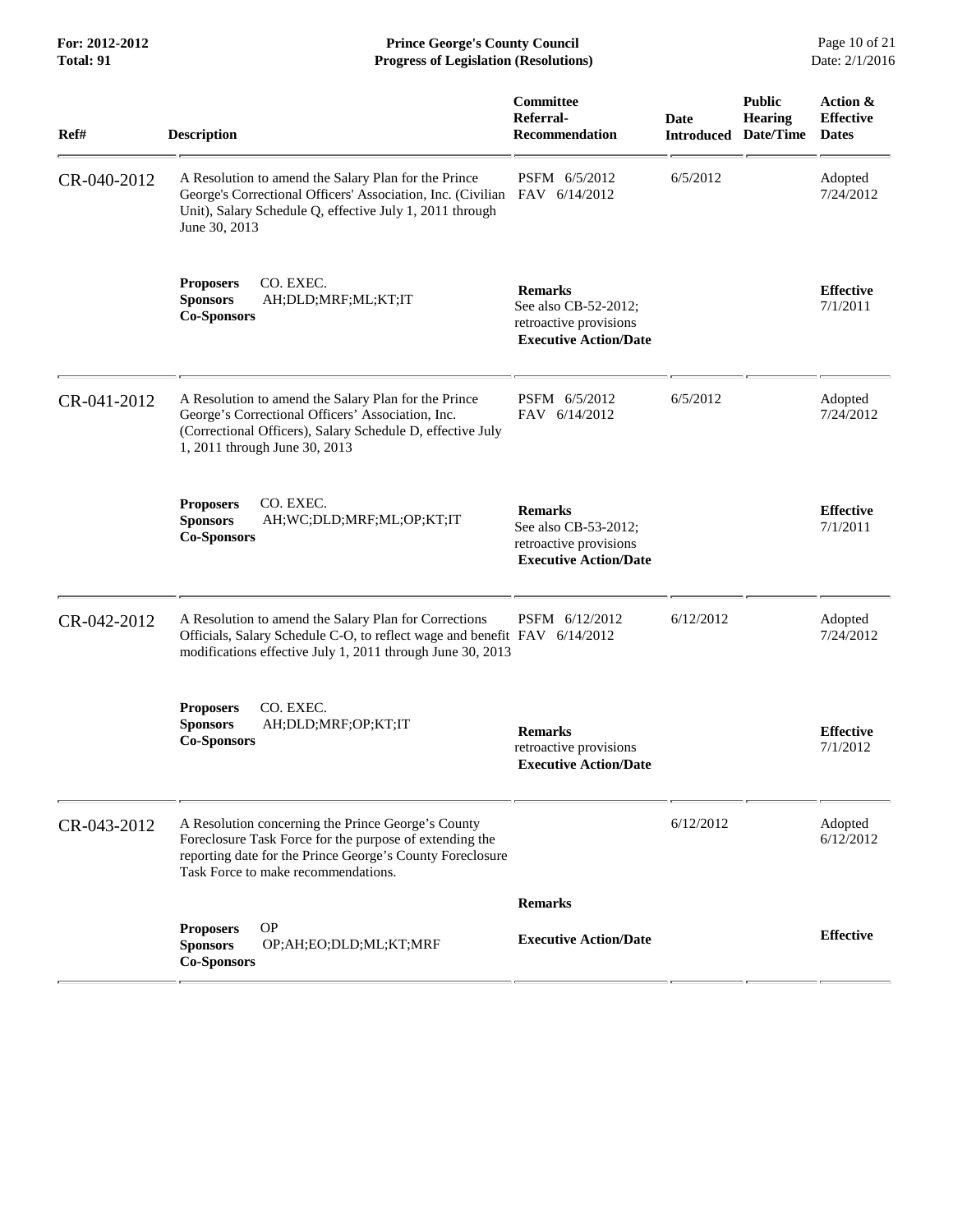| For: 2012-2012<br>Total: 91 | <b>Prince George's County Council</b><br>Date: 2/1/2016<br><b>Progress of Legislation (Resolutions)</b>                                                                                                                                                                                                                                                                                                                                  |                                                            |                                        |                                              |                                                                      |
|-----------------------------|------------------------------------------------------------------------------------------------------------------------------------------------------------------------------------------------------------------------------------------------------------------------------------------------------------------------------------------------------------------------------------------------------------------------------------------|------------------------------------------------------------|----------------------------------------|----------------------------------------------|----------------------------------------------------------------------|
| Ref#<br>CR-044-2012         | <b>Description</b><br>A Resolution concerning the tax rates for Fiscal Year 2013<br>for the purpose of imposing and levying the tax rates and<br>causing to be raised the amount of taxes required by the<br>adopted budget so as to balance the budget as to proposed<br>income and expenditures for the fiscal year beginning July<br>1, 2012; and to set forth the State tax levy and the<br>Stormwater Management District tax levy. | Committee<br>Referral-<br>Recommendation<br><b>Remarks</b> | Date<br><b>Introduced</b><br>6/19/2012 | <b>Public</b><br><b>Hearing</b><br>Date/Time | Action &<br><b>Effective</b><br><b>Dates</b><br>Adopted<br>6/19/2012 |
|                             | <b>Proposers</b><br>AH<br>AH<br><b>Sponsors</b><br><b>Co-Sponsors</b>                                                                                                                                                                                                                                                                                                                                                                    | <b>Executive Action/Date</b>                               |                                        |                                              | <b>Effective</b>                                                     |
| CR-045-2012                 | A Resolution concerning Public Safety Surcharge for the<br>purpose of adjusting the Public Safety Surcharge for<br>inflation for Fiscal Year 2013, beginning July 1, 2012, as<br>required by State Law                                                                                                                                                                                                                                   |                                                            | 6/19/2012                              |                                              | Adopted<br>6/19/2012                                                 |
|                             |                                                                                                                                                                                                                                                                                                                                                                                                                                          | <b>Remarks</b>                                             |                                        |                                              |                                                                      |
|                             | CO. EXEC.<br><b>Proposers</b><br><b>Sponsors</b><br><b>MRF</b><br><b>Co-Sponsors</b>                                                                                                                                                                                                                                                                                                                                                     | <b>Executive Action/Date</b>                               |                                        |                                              | <b>Effective</b><br>7/1/2012                                         |
| CR-046-2012                 | A Resolution concerning School Facilities Surcharge for<br>the purpose of adjusting the school facilities surcharge for<br>inflation for Fiscal Year 2013, beginning July 1, 2012, as<br>required by State law                                                                                                                                                                                                                           |                                                            | 6/19/2012                              |                                              | Adopted<br>6/19/2012                                                 |
|                             |                                                                                                                                                                                                                                                                                                                                                                                                                                          | <b>Remarks</b>                                             |                                        |                                              |                                                                      |
|                             | CO. EXEC.<br><b>Proposers</b><br><b>Sponsors</b><br>MRF;DLD;ML<br><b>Co-Sponsors</b>                                                                                                                                                                                                                                                                                                                                                     | <b>Executive Action/Date</b>                               |                                        |                                              | <b>Effective</b><br>6/19/2012                                        |
| CR-047-2012                 | A Resolution declaring certain properties of<br>County-owned real property as surplus, and approving the FAV 7/9/2012<br>County Executive's plan for disposal of such parcels                                                                                                                                                                                                                                                            | PSFM 6/19/2012                                             | 6/19/2012                              | 7/24/2012<br>10:00 AM                        | Adopted<br>7/24/2012                                                 |
|                             | CO. EXEC.<br><b>Proposers</b><br><b>Sponsors</b><br>AH<br><b>Co-Sponsors</b>                                                                                                                                                                                                                                                                                                                                                             | <b>Remarks</b>                                             |                                        |                                              | <b>Effective</b>                                                     |
|                             |                                                                                                                                                                                                                                                                                                                                                                                                                                          | <b>Executive Action/Date</b>                               |                                        |                                              |                                                                      |
| CR-048-2012                 | A Resolution approving regulations promulgated by the<br>Chief of Police governing the implementation and<br>administration of the gun offender registration program<br>established in Section 14-189 of the County Code                                                                                                                                                                                                                 | PSFM 6/19/2012<br>FAV(A) 6/21/2012                         | 6/19/2012                              |                                              | Adopted<br>7/3/2012                                                  |
|                             | CO. EXEC.<br><b>Proposers</b><br><b>Sponsors</b><br>AH;WC;DLD;MRF;ML;EO;OP;IT;KT<br><b>Co-Sponsors</b>                                                                                                                                                                                                                                                                                                                                   | <b>Remarks</b><br><b>Executive Action/Date</b>             |                                        |                                              | <b>Effective</b>                                                     |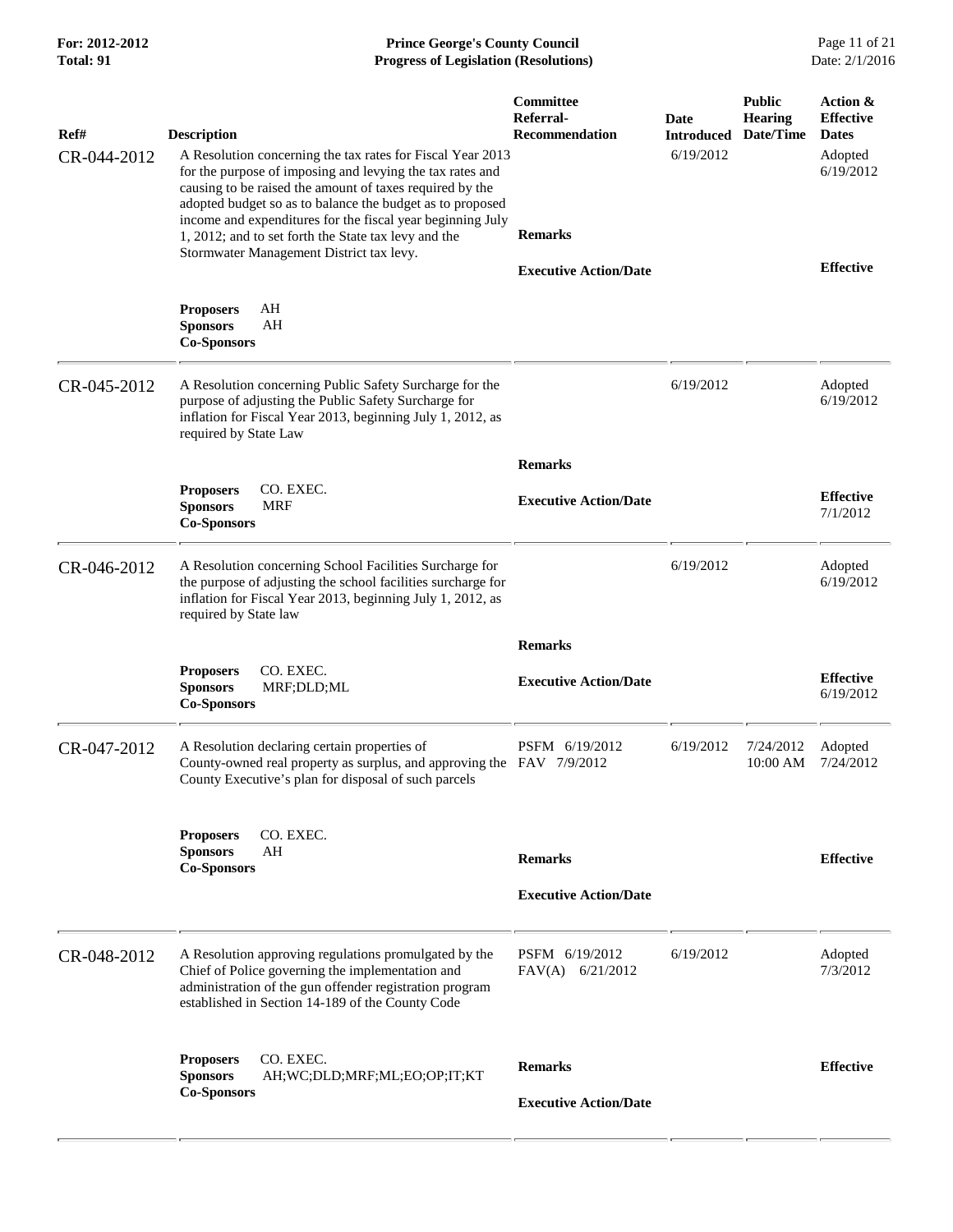| Ref#<br>CR-049-2012 | <b>Description</b><br>A Resolution expressing support for the Juneteenth<br>National Holiday Campaign and Observance                                                                                                                                                                     | Committee<br>Referral-<br><b>Recommendation</b> | Date<br><b>Introduced</b><br>6/19/2012 | <b>Public</b><br><b>Hearing</b><br>Date/Time | Action &<br><b>Effective</b><br><b>Dates</b><br>Adopted<br>6/19/2012 |
|---------------------|------------------------------------------------------------------------------------------------------------------------------------------------------------------------------------------------------------------------------------------------------------------------------------------|-------------------------------------------------|----------------------------------------|----------------------------------------------|----------------------------------------------------------------------|
|                     | <b>DLD</b><br><b>Proposers</b><br><b>Sponsors</b><br>DLD;AH;WC;MRF;ML;EO;OP;KT;IT<br><b>Co-Sponsors</b>                                                                                                                                                                                  | <b>Remarks</b><br><b>Executive Action/Date</b>  |                                        |                                              | <b>Effective</b>                                                     |
| CR-050-2012         | A Resolution concerning the enactment of a Certain<br>Ordinance of the Town of University Park for the purpose FAV<br>of approving the enactment of Ordinance<br>12-O-03, concerning residential storage.                                                                                | PZED 7/3/2012<br>7/18/2012                      | 7/3/2012                               |                                              | Adopted<br>7/24/2012                                                 |
|                     | <b>Proposers</b><br>EO<br><b>Sponsors</b><br>EO<br><b>Co-Sponsors</b>                                                                                                                                                                                                                    | <b>Remarks</b><br><b>Executive Action/Date</b>  |                                        |                                              | <b>Effective</b>                                                     |
| CR-051-2012         | A Resolution addressing the geographic distribution and<br>balance of the membership of the Maryland-National<br>Capital Park and Planning Commission and confirming<br>Manuel R. Geraldo, Esq. as a member                                                                              |                                                 | 7/10/2012                              |                                              | Adopted<br>7/10/2012                                                 |
|                     | CO. EXEC.<br><b>Proposers</b><br><b>Sponsors</b><br>WC;DLD;MRF;AH;ML;OP;IT;KT<br><b>Co-Sponsors</b>                                                                                                                                                                                      | <b>Remarks</b><br><b>Executive Action/Date</b>  |                                        |                                              | <b>Effective</b>                                                     |
| CR-052-2012         | A Resolution concerning the Priority Preservation Area<br>Functional Master Plan for the purpose of approving the<br>Adopted Priority Preservation Area Functional Master<br>Plan, with Amendments.                                                                                      | FAV 6/19/2012                                   | 7/10/2012                              |                                              | Adopted<br>7/10/2012                                                 |
|                     | CO. EXEC.<br><b>Proposers</b><br><b>Sponsors</b><br><b>MRF</b><br><b>Co-Sponsors</b>                                                                                                                                                                                                     | <b>Remarks</b><br><b>Executive Action/Date</b>  |                                        |                                              | <b>Effective</b><br>7/10/2012                                        |
| CR-053-2012         | A Resolution amending the Washington Suburban Sanitary C.O.W. 7/10/2012<br>Commission Fiscal Years 2013-2018 Capital<br>Improvements Program for Prince George's County for<br>Water and Sewerage for the purpose to include the<br>Westphalia Town Center Water and Sewer Main projects |                                                 | 7/10/2012                              | 7/24/2012<br>10:00 AM                        | Adopted<br>7/24/2012                                                 |
|                     | $(S-27.08/W-84.04)$ .<br><b>Proposers</b><br><b>DLD</b><br><b>Sponsors</b><br><b>DLD</b><br><b>Co-Sponsors</b>                                                                                                                                                                           | <b>Remarks</b><br><b>Executive Action/Date</b>  |                                        |                                              | <b>Effective</b>                                                     |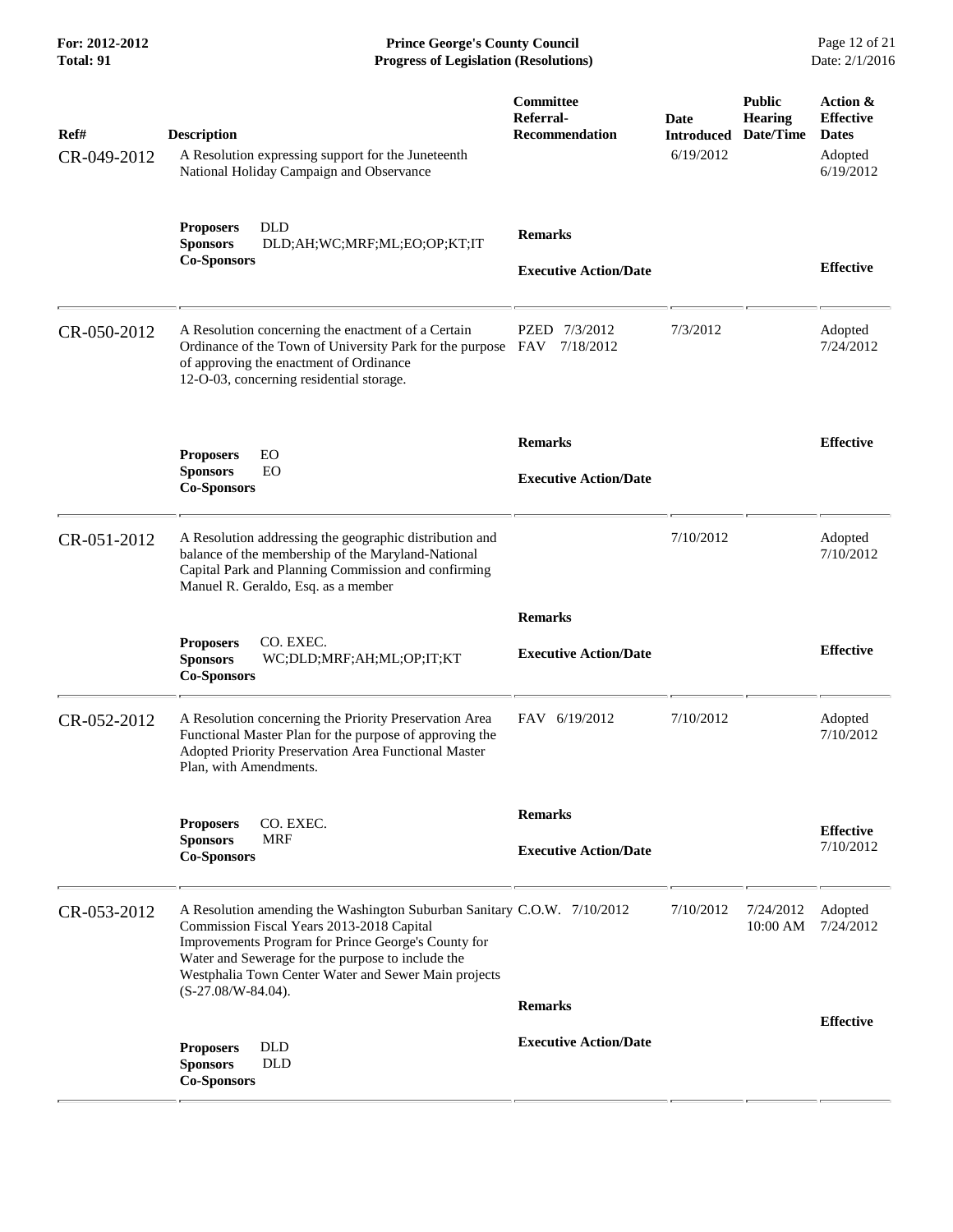**For: 2012-2012 Prince George's County Council** Page 13 of 21<br>**Prince George's County Council** Page 13 of 21<br>**Progress of Legislation (Resolutions)** Date: 2/1/2016 **Total: 91 Progress of Legislation (Resolutions)** 

| Ref#<br>CR-054-2012 | <b>Description</b><br>A Resolution concerning M-X-T Zone for the purpose of<br>extending the time for abrogation of certain provisions of<br>Section 27-547(b) of the Zoning Ordinance. | Committee<br>Referral-<br><b>Recommendation</b> | Date<br><b>Introduced</b><br>7/10/2012 | <b>Public</b><br><b>Hearing</b><br>Date/Time | Action &<br><b>Effective</b><br><b>Dates</b><br>Adopted<br>7/10/2012 |
|---------------------|-----------------------------------------------------------------------------------------------------------------------------------------------------------------------------------------|-------------------------------------------------|----------------------------------------|----------------------------------------------|----------------------------------------------------------------------|
|                     | <b>DLD</b><br><b>Proposers</b><br><b>DLD</b><br><b>Sponsors</b><br><b>Co-Sponsors</b>                                                                                                   | <b>Remarks</b><br><b>Executive Action/Date</b>  |                                        |                                              | <b>Effective</b>                                                     |
| CR-055-2012         | A Resolution amending provisions of the Prince George's<br>County Procurement Regulations to add Veterans and<br>Service Disabled Veterans to the definition of minority<br>individuals | PSFM 7/24/2012<br>FAV 9/20/2012                 | 7/24/2012                              |                                              | Adopted<br>11/7/2012                                                 |
|                     | <b>Proposers</b><br>CO. EXEC.<br><b>Sponsors</b><br>AH;DLD;MRF;EO;OP;IT<br><b>Co-Sponsors</b>                                                                                           | <b>Remarks</b><br><b>Executive Action/Date</b>  |                                        |                                              | <b>Effective</b>                                                     |
| CR-056-2012         | A Resolution designating the order and form in which local<br>questions shall be placed on the 2012 ballot and matters<br>related thereto.                                              |                                                 | 7/24/2012                              |                                              | Adopted<br>7/24/2012                                                 |
|                     | AH<br><b>Proposers</b><br><b>Sponsors</b><br>AH;DLD;MRF;OP;IT<br><b>Co-Sponsors</b>                                                                                                     | <b>Remarks</b><br><b>Executive Action/Date</b>  |                                        |                                              | <b>Effective</b>                                                     |
| CR-057-2012         | A Resolution for the purpose of approving the acquisition<br>of land by the Maryland Department of Veterans Affairs<br>for the expansion of the Cheltenham State Veterans<br>Cemetery   |                                                 | 7/24/2012                              |                                              | Adopted<br>7/24/2012                                                 |
|                     |                                                                                                                                                                                         | <b>Remarks</b>                                  |                                        |                                              |                                                                      |
|                     | <b>Proposers</b><br>CO. EXEC.<br>AH;DLD;MRF;ML;EO;OP;IT<br><b>Sponsors</b><br><b>Co-Sponsors</b>                                                                                        | <b>Executive Action/Date</b><br>S 8/3/2012      |                                        |                                              | <b>Effective</b>                                                     |
| CR-058-2012         | A Resolution for the purpose of refining the role of the<br>Task Force for Service Consolidation and Cost Reductions<br>and extending the reporting date for their<br>recommendations.  |                                                 | 7/24/2012                              |                                              | Adopted<br>7/24/2012                                                 |
|                     |                                                                                                                                                                                         | <b>Remarks</b>                                  |                                        |                                              |                                                                      |
|                     | AH<br><b>Proposers</b><br><b>Sponsors</b><br>AH;DLD;OP;IT<br><b>Co-Sponsors</b>                                                                                                         | <b>Executive Action/Date</b>                    |                                        |                                              | <b>Effective</b>                                                     |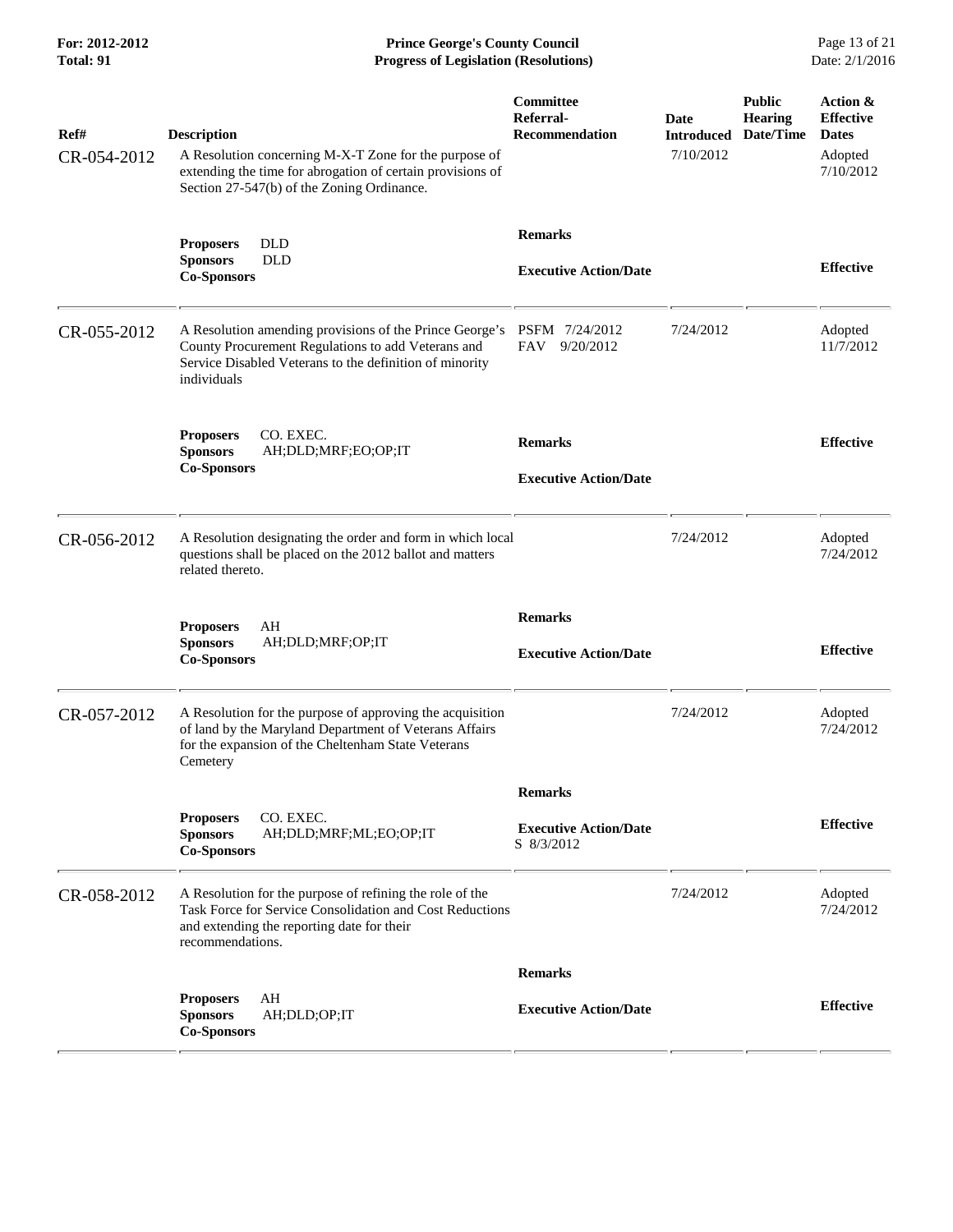**For: 2012-2012 Prince George's County Council** Page 14 of 21<br>**Progress of Legislation (Resolutions)** Date: 2/1/2016 **Total: 91 Progress of Legislation (Resolutions)** 

| Ref#        | <b>Description</b>                                                                                                                                                                                                                                                                                                                                                                           | Committee<br>Referral-<br><b>Recommendation</b>               | Date<br><b>Introduced</b> | <b>Public</b><br><b>Hearing</b><br>Date/Time | Action &<br><b>Effective</b><br><b>Dates</b> |
|-------------|----------------------------------------------------------------------------------------------------------------------------------------------------------------------------------------------------------------------------------------------------------------------------------------------------------------------------------------------------------------------------------------------|---------------------------------------------------------------|---------------------------|----------------------------------------------|----------------------------------------------|
| CR-059-2012 | A Resolution for the purpose of approving the terms and<br>conditions of a negotiated Payment in Lieu of Taxes<br>Agreement (PILOT) by and between Glenmore Associates<br>Limited Partnership and Prince George's County,<br>Maryland                                                                                                                                                        | C.O.W. 7/24/2012<br>FAV 9/11/2012                             | 7/24/2012                 |                                              | Adopted<br>9/18/2012                         |
|             | <b>Proposers</b><br>CO. EXEC.<br><b>Sponsors</b><br>AH<br><b>Co-Sponsors</b>                                                                                                                                                                                                                                                                                                                 | <b>Remarks</b><br><b>Executive Action/Date</b><br>S 9/25/2012 |                           |                                              | <b>Effective</b>                             |
| CR-060-2012 | A Resolution amending provisions of the Prince George's PSFM 9/11/2012<br>County Procurement Regulations to change the name of<br>the Minority Business Development Division of the Office<br>of Central Services to the Supplier Development and<br>Diversity Division                                                                                                                      | FAV 10/4/2012                                                 | 9/11/2012                 |                                              | Adopted<br>11/13/2012                        |
|             | CO. EXEC.<br><b>Proposers</b><br><b>Sponsors</b><br>WC;DLD;MRF;IT                                                                                                                                                                                                                                                                                                                            | <b>Remarks</b><br><b>Executive Action/Date</b>                |                           |                                              | <b>Effective</b>                             |
|             | <b>Co-Sponsors</b>                                                                                                                                                                                                                                                                                                                                                                           |                                                               |                           |                                              |                                              |
| CR-061-2012 | A Resolution recommending that the Maryland<br>Agricultural Land Preservation Foundation approve the<br>application of Garner Farms, LLC, to preserve their<br>property, reference Tax Map 128/Grid C4/Parcel 29/Tax<br>Account 04-0255778 and Tax Map 137/Grid C1/Parcel<br>3/Tax Account 04-0255752), located at 11407 Croom                                                               | THE 9/11/2012<br>FAV 9/13/2012                                | 9/11/2012                 | 10/16/2012 Adopted<br>1:30 PM                | 10/16/2012                                   |
|             | Road in Upper Marlboro, Prince George's County,<br>Maryland.                                                                                                                                                                                                                                                                                                                                 | <b>Remarks</b>                                                |                           |                                              | <b>Effective</b>                             |
|             | M-NCPPC<br><b>Proposers</b><br><b>Sponsors</b><br>DLD;MRF;ML<br><b>Co-Sponsors</b>                                                                                                                                                                                                                                                                                                           | <b>Executive Action/Date</b><br>S 10/31/2012                  |                           |                                              |                                              |
| CR-062-2012 | A Resolution recommending that the Maryland<br>Agricultural Land Preservation Foundation approve the<br>application of Michael and Linda Mersch and Larry and<br>Patricia Richards to preserve their property, reference Tax<br>Map 158/Grid F1/Parcel 12/Tax Accounts 04-0262295<br>and 04-0262287, located at 17020 River Airport Road in<br>Brandywine, Prince George's County, Maryland. | THE $9/11/2012$<br>9/13/2012<br>FAV                           | 9/11/2012                 | 10/16/2012 Adopted<br>1:30 PM                | 10/16/2012                                   |
|             |                                                                                                                                                                                                                                                                                                                                                                                              | <b>Remarks</b>                                                |                           |                                              | <b>Effective</b>                             |
|             | M-NCPPC<br><b>Proposers</b><br><b>Sponsors</b><br>DLD;MRF;ML<br><b>Co-Sponsors</b>                                                                                                                                                                                                                                                                                                           | <b>Executive Action/Date</b><br>S 10/31/2012                  |                           |                                              |                                              |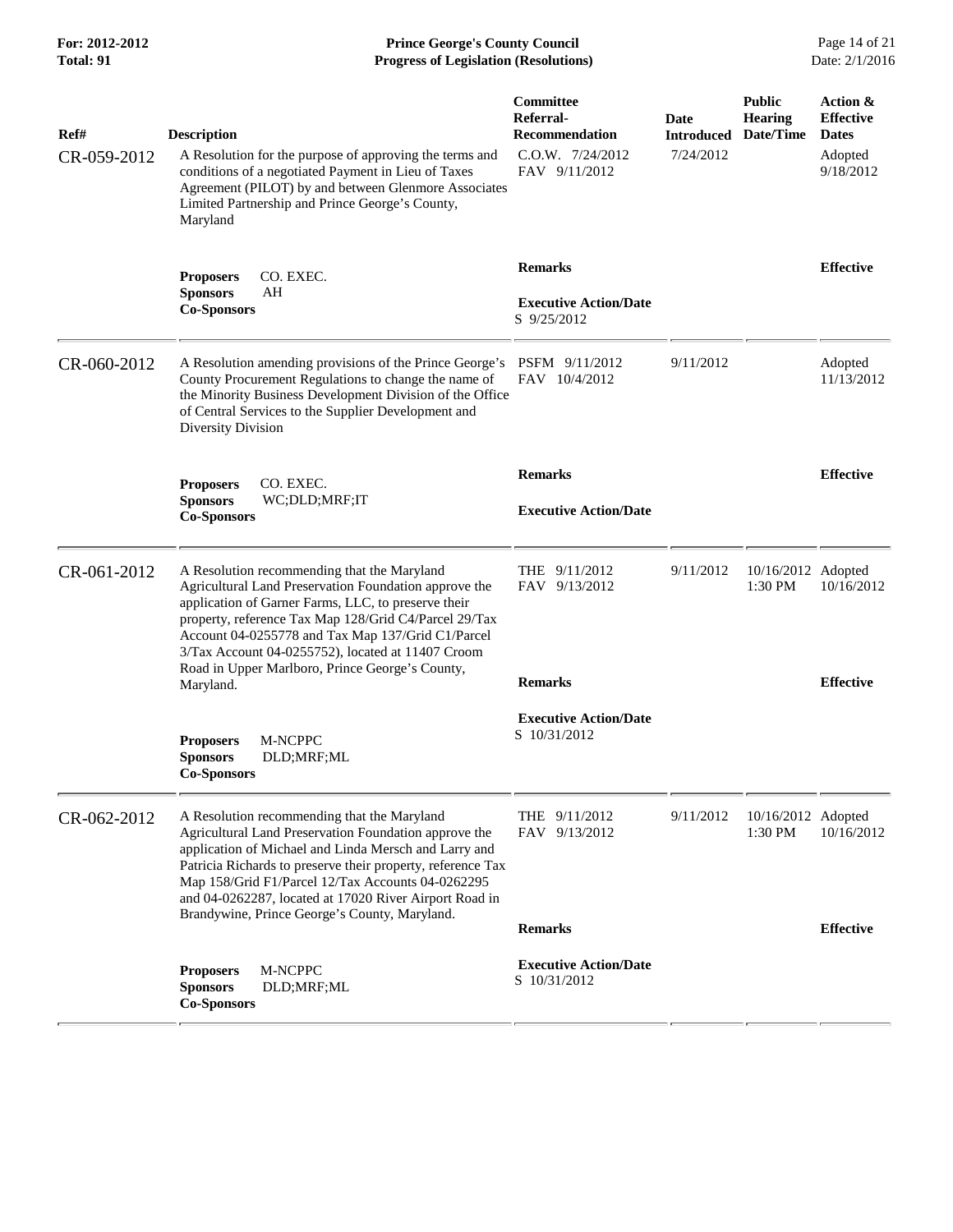**For: 2012-2012 Prince George's County Council** Page 15 of 21<br>**Progress of Legislation (Resolutions)** Date: 2/1/2016 **Total: 91 Progress of Legislation (Resolutions)** 

| Ref#<br>CR-063-2012 | <b>Description</b><br>A Resolution concerning the Enactment of a Certain<br>Ordinance of the Town of Riverdale Park for the purpose<br>of approving the enactment of Ordinance 2012-OR-08,<br>concerning residential storage                                                                                                                                                                                                                                                          | Committee<br>Referral-<br><b>Recommendation</b><br>PZED 9/18/2012<br>FAV 10/3/2012     | <b>Date</b><br><b>Introduced</b><br>9/18/2012 | <b>Public</b><br><b>Hearing</b><br>Date/Time | Action &<br><b>Effective</b><br><b>Dates</b><br>Adopted<br>10/16/2012 |
|---------------------|---------------------------------------------------------------------------------------------------------------------------------------------------------------------------------------------------------------------------------------------------------------------------------------------------------------------------------------------------------------------------------------------------------------------------------------------------------------------------------------|----------------------------------------------------------------------------------------|-----------------------------------------------|----------------------------------------------|-----------------------------------------------------------------------|
|                     | EO<br><b>Proposers</b><br><b>Sponsors</b><br>EO<br><b>Co-Sponsors</b>                                                                                                                                                                                                                                                                                                                                                                                                                 | <b>Remarks</b><br><b>Executive Action/Date</b>                                         |                                               |                                              | <b>Effective</b>                                                      |
| CR-064-2012         | A Resolution concerning The Approved 2004 Prince<br>George's Gateway Arts District Sector Plan and Sectional<br>Map Amendment (SMA) and Development District<br>Overlay Zone for the purpose of authorizing the Planning<br>Board toprepare an amendment to the Approved 2004<br>Gateway Arts District Sector Plan and Sectional Map<br>Amendment (SMA) and Development District Overlay<br>Zone revising certain development district standards<br>within the Gateway Arts District. | PZED 9/18/2012<br>$FAV(A)$ 10/3/2012<br><b>Remarks</b><br><b>Executive Action/Date</b> | 9/18/2012                                     |                                              | Adopted<br>10/16/2012<br><b>Effective</b><br>10/16/2012               |
|                     | WC<br><b>Proposers</b><br><b>Sponsors</b><br>WC;IT<br><b>Co-Sponsors</b>                                                                                                                                                                                                                                                                                                                                                                                                              |                                                                                        |                                               |                                              |                                                                       |
| CR-065-2012         | A Resolution for the purpose of expressing the County<br>Council's support for declaring September 22, 2012 as Car<br>Free Day in Prince George's County as part of<br>international mobility week in the Washington, D.C.<br>metropolitan region.                                                                                                                                                                                                                                    | <b>Remarks</b>                                                                         | 9/18/2012                                     |                                              | Adopted<br>9/18/2012                                                  |
|                     | AH;EO<br><b>Proposers</b><br><b>Sponsors</b><br>AH;EO;MRF;KT;ML;IT<br><b>Co-Sponsors</b>                                                                                                                                                                                                                                                                                                                                                                                              | <b>Executive Action/Date</b>                                                           |                                               |                                              | <b>Effective</b>                                                      |
| CR-066-2012         | A Resolution concerning State of Maryland Community<br>Investment Tax Credit program for the purpose of<br>approving the project submitted by the Patuxent<br>Riverkeeper to the Maryland Department of Housing and<br>Community Development for participation in the<br>Department's Community Investment Tax Credit Program.                                                                                                                                                        | THE 9/25/2012<br>FAV 10/9/2012                                                         | 9/25/2012                                     |                                              | Adopted<br>10/23/2012                                                 |
|                     |                                                                                                                                                                                                                                                                                                                                                                                                                                                                                       | <b>Remarks</b>                                                                         |                                               |                                              | <b>Effective</b>                                                      |
|                     | <b>MRF</b><br><b>Proposers</b><br><b>Sponsors</b><br>MRF;ML;IT;EO;DLD;OP<br><b>Co-Sponsors</b>                                                                                                                                                                                                                                                                                                                                                                                        | <b>Executive Action/Date</b><br>S 11/7/2012                                            |                                               |                                              |                                                                       |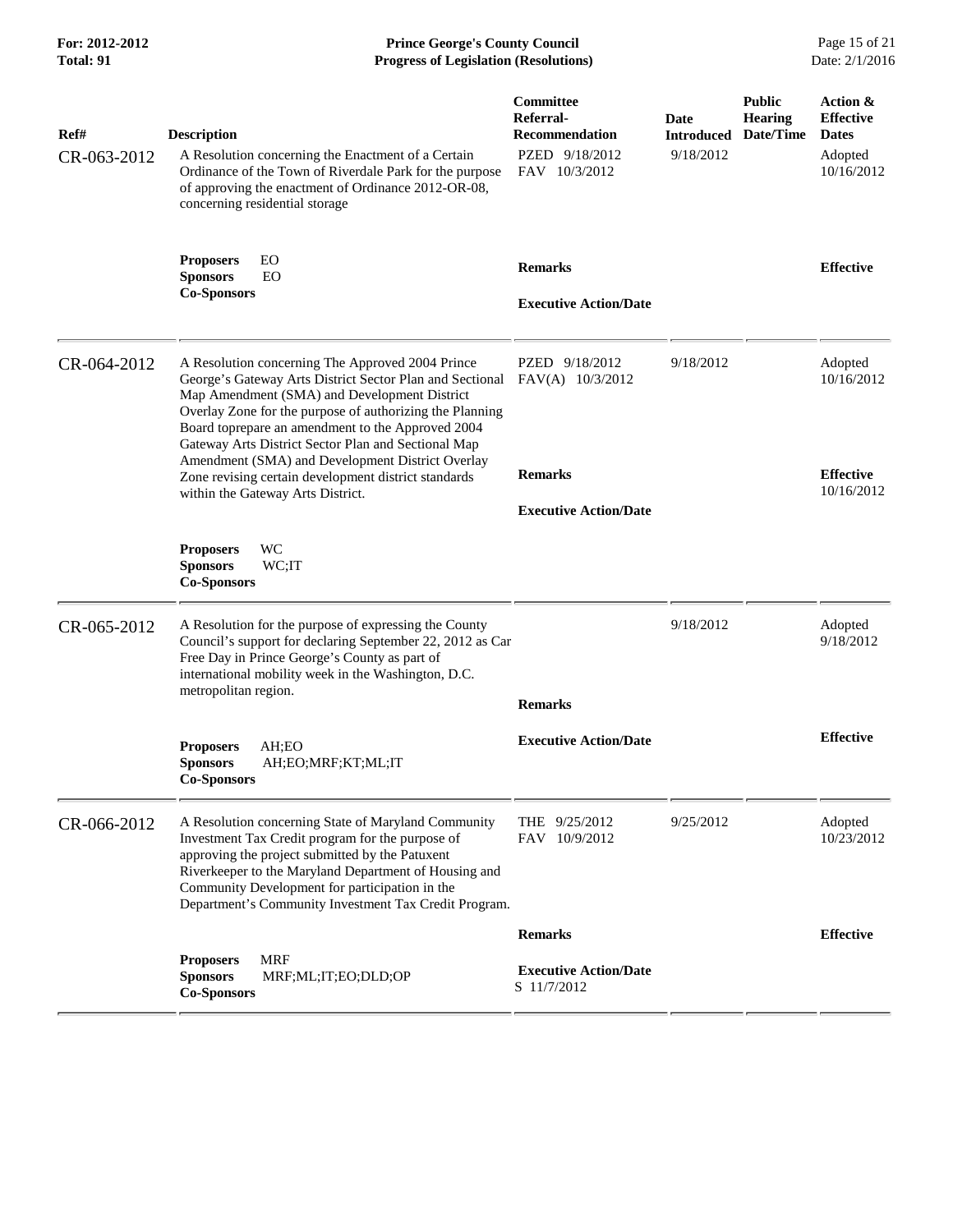| For: 2012-2012<br>Total: 91 |                                                                                                                                                                                                                                                                                                                                                                        | <b>Prince George's County Council</b><br><b>Progress of Legislation (Resolutions)</b> |                                        |                                              | Page 16 of 21<br>Date: 2/1/2016                                      |
|-----------------------------|------------------------------------------------------------------------------------------------------------------------------------------------------------------------------------------------------------------------------------------------------------------------------------------------------------------------------------------------------------------------|---------------------------------------------------------------------------------------|----------------------------------------|----------------------------------------------|----------------------------------------------------------------------|
| Ref#<br>CR-067-2012         | <b>Description</b><br>A Resolution to adopt individual codes and standards of<br>the National Fire Protection Association in accordance<br>with Section 11-253 of the Prince George's County Code                                                                                                                                                                      | Committee<br>Referral-<br>Recommendation<br>PSFM 10/2/2012<br>FAV 10/22/2012          | Date<br><b>Introduced</b><br>10/2/2012 | <b>Public</b><br><b>Hearing</b><br>Date/Time | Action &<br><b>Effective</b><br><b>Dates</b><br>Adopted<br>11/7/2012 |
|                             | CO. EXEC.<br><b>Proposers</b><br><b>Sponsors</b><br>AH;MRF<br><b>Co-Sponsors</b>                                                                                                                                                                                                                                                                                       | <b>Remarks</b><br><b>Executive Action/Date</b>                                        |                                        |                                              | <b>Effective</b>                                                     |
| CR-068-2012                 | A Resolution concerning the State of Maryland<br>Neighborhood and Community Assistance Program for the FAV 10/9/2012<br>purpose of approving the project to be submitted by<br>Hospice of the Chesapeake, Inc., to the Maryland<br>Department of Housing and Community Development for<br>participation in the Department's Community Investment<br>Tax Credit Program | THE 10/2/2012<br><b>Remarks</b>                                                       | 10/2/2012                              |                                              | Adopted<br>10/23/2012<br><b>Effective</b>                            |
|                             | CO. EXEC.<br><b>Proposers</b><br><b>Sponsors</b><br>IT<br><b>Co-Sponsors</b>                                                                                                                                                                                                                                                                                           | <b>Executive Action/Date</b><br>S 11/7/2012                                           |                                        |                                              |                                                                      |
| CR-069-2012                 | A Resolution concerning the State of Maryland<br>Neighborhood and Community Assistance Program for the FAV 10/9/2012<br>purpose of expressing approval of the project submitted by<br>Legal Aid Bureau, Inc., to the Maryland Department of<br>Housing and Community Development for participation in<br>the Department's Community Investment Tax Credit<br>Program   | THE 10/2/2012                                                                         | 10/2/2012                              |                                              | Adopted<br>10/23/2012                                                |
|                             |                                                                                                                                                                                                                                                                                                                                                                        | <b>Remarks</b>                                                                        |                                        |                                              | <b>Effective</b>                                                     |
|                             | CO. EXEC.<br><b>Proposers</b><br><b>Sponsors</b><br>MRF;OP;IT<br><b>Co-Sponsors</b>                                                                                                                                                                                                                                                                                    | <b>Executive Action/Date</b><br>S 11/7/2012                                           |                                        |                                              |                                                                      |
| CR-070-2012                 | The Public Facilities Element of the Preliminary Greenbelt<br>Metro Area and MD 193 Corridor Sector Plan and<br>Proposed Sectional Map Amendment for the purpose of<br>identifying inconsistencies between the Preliminary<br>Greenbelt Metro Area and MD 193 Corridor Sector Plan<br>and Proposed Sectional Map Amendment and existing or                             | <b>Remarks</b>                                                                        | 10/2/2012                              |                                              | Adopted<br>10/2/2012                                                 |
|                             | proposed State or County facilities, and approving the<br>inclusion of any new transportation proposals prior to<br>adoption of the preliminary Sector Plan by the Planning<br>Board.                                                                                                                                                                                  | <b>Executive Action/Date</b>                                                          |                                        |                                              | <b>Effective</b>                                                     |
|                             | M-NCPPC<br><b>Proposers</b><br><b>Sponsors</b><br>IT<br><b>Co-Sponsors</b>                                                                                                                                                                                                                                                                                             |                                                                                       |                                        |                                              |                                                                      |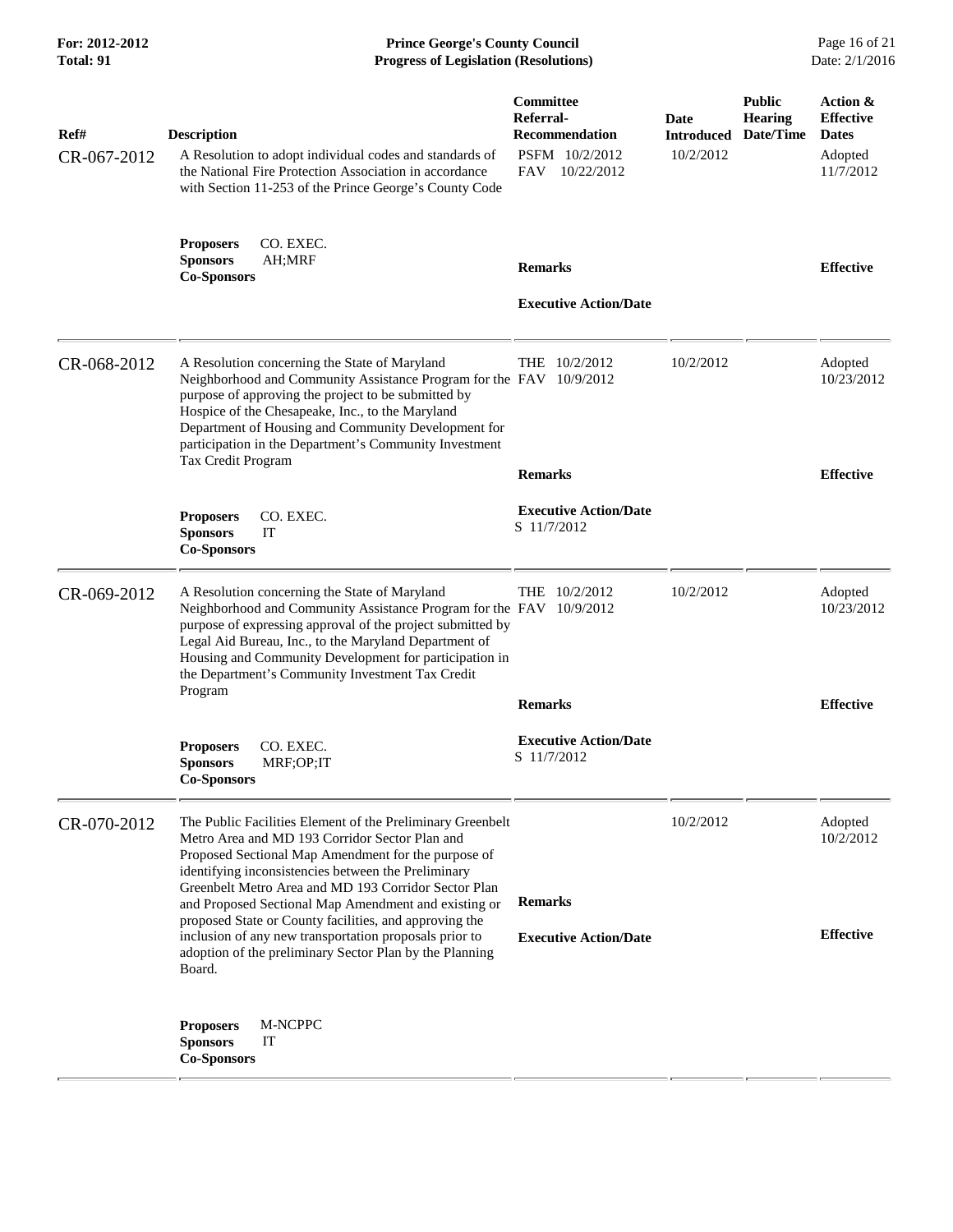| For: 2012-2012<br>Total: 91 | <b>Prince George's County Council</b><br><b>Progress of Legislation (Resolutions)</b>                                                                                                                                                                                                                                                                 |                                                                                               |                                        |                                                                       | Page 17 of 21<br>Date: 2/1/2016                                       |  |
|-----------------------------|-------------------------------------------------------------------------------------------------------------------------------------------------------------------------------------------------------------------------------------------------------------------------------------------------------------------------------------------------------|-----------------------------------------------------------------------------------------------|----------------------------------------|-----------------------------------------------------------------------|-----------------------------------------------------------------------|--|
| Ref#<br>CR-071-2012         | <b>Description</b><br>A Resolution concerning the 2008 Water and Sewer Plan<br>(April 2012 Amendment Cycle) to change the water and<br>sewer category designations within the 2008 Water and<br>Sewer Plan                                                                                                                                            | <b>Committee</b><br>Referral-<br><b>Recommendation</b><br>THE $10/2/2012$<br>FAV<br>11/8/2012 | Date<br><b>Introduced</b><br>10/2/2012 | <b>Public</b><br><b>Hearing</b><br>Date/Time<br>11/7/2012<br>10:00 AM | Action &<br><b>Effective</b><br><b>Dates</b><br>Adopted<br>11/13/2012 |  |
|                             | CO. EXEC.<br><b>Proposers</b><br><b>Sponsors</b><br>AH<br><b>Co-Sponsors</b>                                                                                                                                                                                                                                                                          | <b>Remarks</b><br><b>Executive Action/Date</b>                                                |                                        |                                                                       | <b>Effective</b><br>11/13/2012                                        |  |
| CR-072-2012                 | A Resolution approving the application by Housing<br>Initiative Partnership, Inc. to the Maryland Department of FAV 10/16/2012<br>Housing and Community Development for funding<br>through the Community Legacy Financial Assistance Fund                                                                                                             | THE 10/9/2012                                                                                 | 10/9/2012                              |                                                                       | Adopted<br>10/23/2012                                                 |  |
|                             | CO. EXEC.<br><b>Proposers</b><br><b>Sponsors</b><br>AH;WC;DLD;MRF;EO;OP;IT<br><b>Co-Sponsors</b>                                                                                                                                                                                                                                                      | <b>Remarks</b><br><b>Executive Action/Date</b><br>S 11/7/2012                                 |                                        |                                                                       | <b>Effective</b>                                                      |  |
| CR-073-2012                 | A Resolution concerning the State of Maryland<br>Neighborhood and Community Assistance Program for the FAV 10/16/2012<br>purpose of approving the project submitted by CASA de<br>Maryland, Inc., to the Maryland Department of Housing<br>and Community Development for participation in the<br>Department's Community Investment Tax Credit Program | THE 10/9/2012                                                                                 | 10/9/2012                              |                                                                       | Adopted<br>10/23/2012                                                 |  |
|                             | CO. EXEC.<br><b>Proposers</b><br>WC:DLD:MRF:ML:EO:OP<br><b>Sponsors</b><br><b>Co-Sponsors</b>                                                                                                                                                                                                                                                         | <b>Remarks</b><br><b>Executive Action/Date</b><br>S 11/7/2012                                 |                                        |                                                                       | <b>Effective</b>                                                      |  |
| CR-074-2012                 | A Resolution endorsing a loan not to exceed \$200,000 to<br>Nash Finch Company ("Nash Finch") from the Maryland<br>Economic Development Assistance Authority and Fund<br>("MEDAAF") and authorizing a conditional loan by the<br>County to Nash Finch not to exceed \$200,000 for eligible<br>project costs associated with leasing a facility in the | PSFM 10/9/2012<br>FAV 10/22/2012                                                              | 10/9/2012                              |                                                                       | Adopted<br>11/7/2012                                                  |  |
|                             | County and capital expenditures                                                                                                                                                                                                                                                                                                                       | <b>Remarks</b>                                                                                |                                        |                                                                       | <b>Effective</b>                                                      |  |
|                             | CO. EXEC.<br><b>Proposers</b><br><b>Sponsors</b><br>AH;DLD;MRF;IT<br><b>Co-Sponsors</b>                                                                                                                                                                                                                                                               | <b>Executive Action/Date</b><br>S 11/21/2012                                                  |                                        |                                                                       | 11/7/2012                                                             |  |
| CR-075-2012                 | A Resolution concerning Economic Development Week<br>for the purpose of expressing Prince George's County's<br>support for declaring the week of October 15-19, 2012 as<br>Economic Development Week in Prince George's County                                                                                                                        |                                                                                               | 10/9/2012                              |                                                                       | Adopted<br>10/9/2012                                                  |  |
|                             |                                                                                                                                                                                                                                                                                                                                                       | <b>Remarks</b>                                                                                |                                        |                                                                       |                                                                       |  |
|                             | CO. EXEC.<br><b>Proposers</b><br><b>Sponsors</b><br>AH;WC;DLD;MRF;ML;EO;OP;IT;KT<br><b>Co-Sponsors</b>                                                                                                                                                                                                                                                | <b>Executive Action/Date</b><br>S 10/19/2012                                                  |                                        |                                                                       | <b>Effective</b>                                                      |  |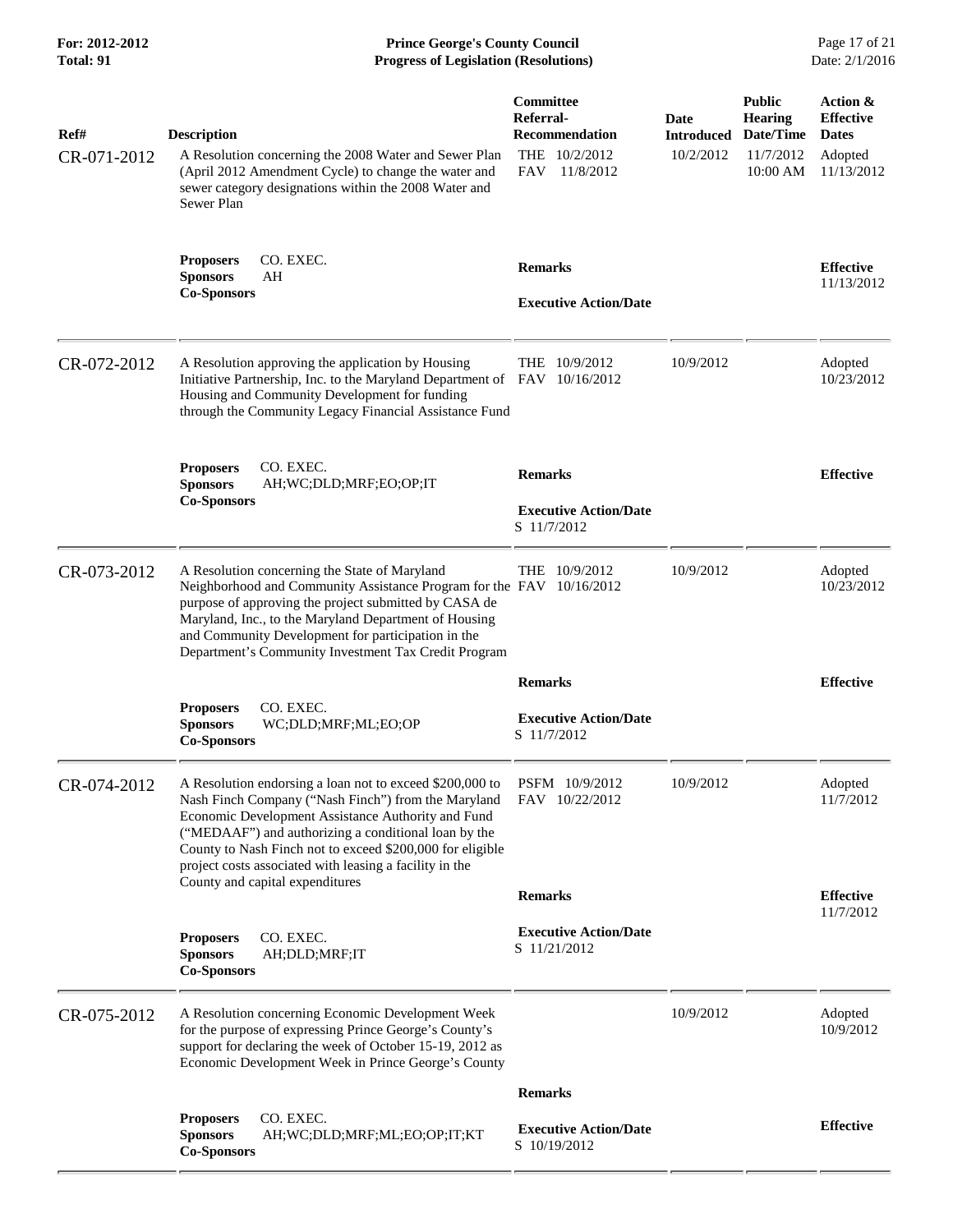| For: 2012-2012<br>Total: 91 |                                                                                                                                                                                                            | <b>Prince George's County Council</b><br>Date: 2/1/2016<br><b>Progress of Legislation (Resolutions)</b> |                                         |                                              |                                                                       |  |
|-----------------------------|------------------------------------------------------------------------------------------------------------------------------------------------------------------------------------------------------------|---------------------------------------------------------------------------------------------------------|-----------------------------------------|----------------------------------------------|-----------------------------------------------------------------------|--|
| Ref#<br>CR-076-2012         | <b>Description</b><br>A Resolution for the purpose of supporting the<br>consolidation and collaboration of non-profit human<br>services agencies in Prince George's County.                                | Committee<br>Referral-<br><b>Recommendation</b><br>HEHS 10/16/2012<br>FAV(A) 11/1/2012                  | Date<br><b>Introduced</b><br>10/16/2012 | <b>Public</b><br><b>Hearing</b><br>Date/Time | Action &<br><b>Effective</b><br><b>Dates</b><br>Adopted<br>11/13/2012 |  |
|                             | <b>DLD</b><br><b>Proposers</b><br><b>Sponsors</b><br>DLD;MRF;AH;ML;OP;IT<br><b>Co-Sponsors</b>                                                                                                             | <b>Remarks</b><br><b>Executive Action/Date</b>                                                          |                                         |                                              | <b>Effective</b>                                                      |  |
| CR-077-2012                 | A Resolution addressing the geographic distribution and<br>balance of the membership of The Maryland-National<br>Capital Park and Planning Commission and confirming A.<br>Shuanise Washington as a member |                                                                                                         | 10/16/2012                              |                                              | Adopted<br>10/16/2012                                                 |  |
|                             |                                                                                                                                                                                                            | <b>Remarks</b>                                                                                          |                                         |                                              |                                                                       |  |
|                             | CO. EXEC.<br><b>Proposers</b><br><b>Sponsors</b><br>AH;DLD;MRF;KT;IT<br><b>Co-Sponsors</b>                                                                                                                 | <b>Executive Action/Date</b>                                                                            |                                         |                                              | <b>Effective</b>                                                      |  |
| CR-078-2012                 | A Resolution for the purpose of supporting the<br>Multi-Family Bonds and Low Income Housing Tax<br>Credits financing of the Overlook Apartments, a project of<br>S.J. Ross Associates Inc                  |                                                                                                         | 10/16/2012                              |                                              | Adopted<br>10/16/2012                                                 |  |
|                             |                                                                                                                                                                                                            | <b>Remarks</b>                                                                                          |                                         |                                              |                                                                       |  |
|                             | CO. EXEC.<br><b>Proposers</b><br><b>Sponsors</b><br>AH;DLD;MRF;OP<br><b>Co-Sponsors</b>                                                                                                                    | <b>Executive Action/Date</b>                                                                            |                                         |                                              | <b>Effective</b><br>10/16/2012                                        |  |
| CR-079-2012                 | A Resolution for the purpose of supporting the Partnership<br>Rental Housing Program's and Low Income Housing Tax<br>Credits financing of the Cerrito Apartments, a project of<br>LANDEX Development, LLC  |                                                                                                         | 10/16/2012                              |                                              | Adopted<br>10/16/2012                                                 |  |
|                             |                                                                                                                                                                                                            | <b>Remarks</b>                                                                                          |                                         |                                              |                                                                       |  |
|                             | CO. EXEC.<br><b>Proposers</b><br><b>Sponsors</b><br>AH<br><b>Co-Sponsors</b>                                                                                                                               | <b>Executive Action/Date</b>                                                                            |                                         |                                              | <b>Effective</b><br>10/16/2012                                        |  |
| CR-080-2012                 | A Resolution establishing spending control limits on the<br>Fiscal Year 2014 Water and Sewer Operating and Capital<br>Budgets of the Washington Suburban Sanitary<br>Commission (WSSC).                    |                                                                                                         | 10/16/2012                              |                                              | Adopted<br>10/16/2012                                                 |  |
|                             |                                                                                                                                                                                                            | <b>Remarks</b>                                                                                          |                                         |                                              |                                                                       |  |
|                             | <b>Proposers</b><br>AH<br>AH<br><b>Sponsors</b><br><b>Co-Sponsors</b>                                                                                                                                      | <b>Executive Action/Date</b>                                                                            |                                         |                                              | <b>Effective</b>                                                      |  |
|                             |                                                                                                                                                                                                            |                                                                                                         |                                         |                                              |                                                                       |  |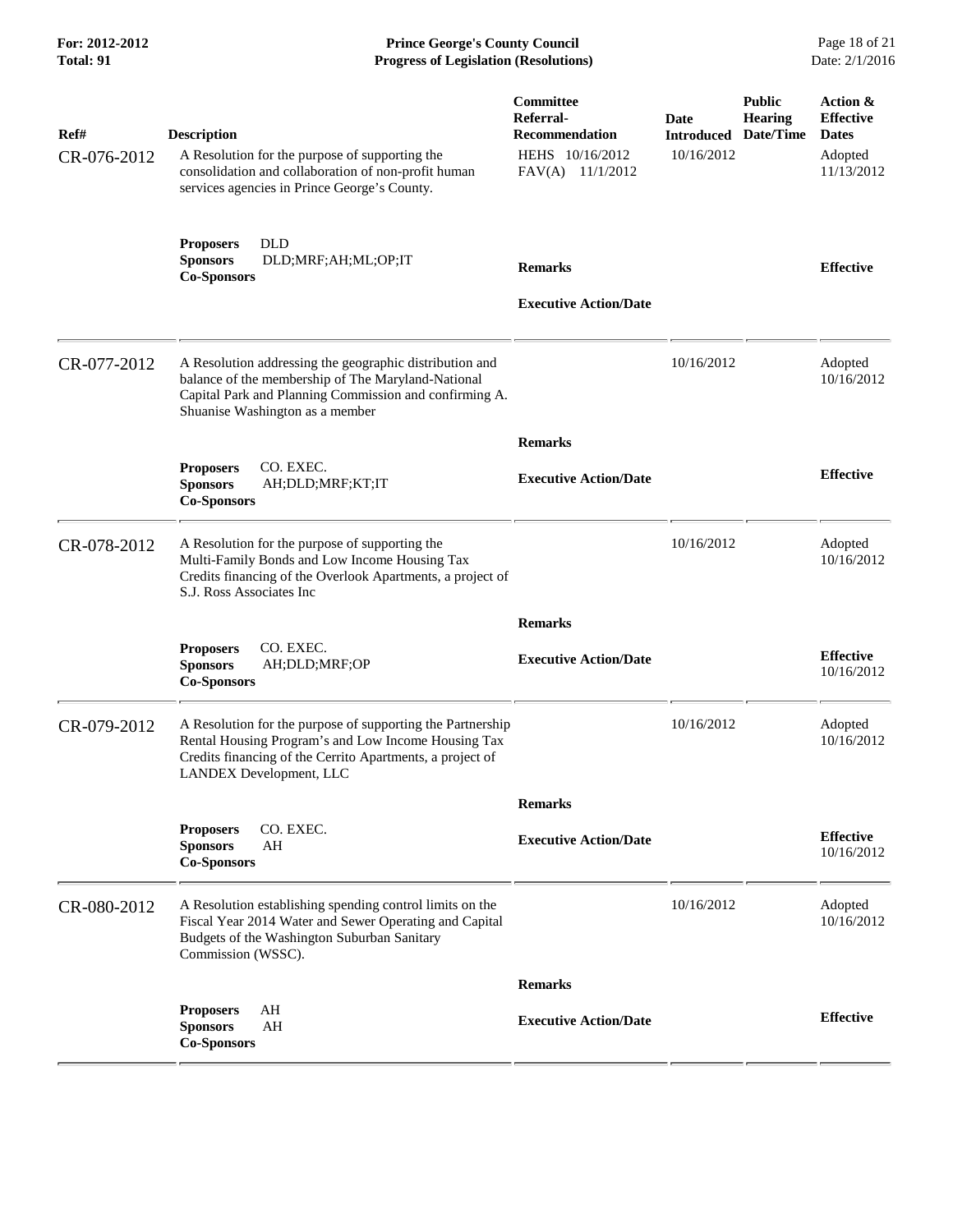**For: 2012-2012 Prince George's County Council** Page 19 of 21<br> **Prince George's County Council** Page 19 of 21<br> **Progress of Legislation (Resolutions)** Date: 2/1/2016 **Progress of Legislation (Resolutions)** 

| Ref#<br>CR-081-2012 | <b>Description</b><br>A Resolution concerning repeal of Chapter 10, 2007 Laws<br>of Prince George's County, Maryland for the purpose of<br>repealing the enactment of Chapter 10, 2007 Laws of<br>Prince George's County, Maryland.                                                                                                                                                                                              | Committee<br>Referral-<br>Recommendation       | Date<br><b>Introduced</b><br>10/16/2012 | <b>Public</b><br><b>Hearing</b><br>Date/Time | Action &<br><b>Effective</b><br><b>Dates</b><br>Adopted<br>10/16/2012 |
|---------------------|----------------------------------------------------------------------------------------------------------------------------------------------------------------------------------------------------------------------------------------------------------------------------------------------------------------------------------------------------------------------------------------------------------------------------------|------------------------------------------------|-----------------------------------------|----------------------------------------------|-----------------------------------------------------------------------|
|                     |                                                                                                                                                                                                                                                                                                                                                                                                                                  | <b>Remarks</b>                                 |                                         |                                              |                                                                       |
|                     | MRF;AH<br><b>Proposers</b><br><b>Sponsors</b><br>MRF;AH<br><b>Co-Sponsors</b>                                                                                                                                                                                                                                                                                                                                                    | <b>Executive Action/Date</b>                   |                                         |                                              | <b>Effective</b>                                                      |
| CR-082-2012         | A Resolution for the purpose of approving the terms and<br>conditions of a negotiated Payment in Lieu of Taxes<br>Agreement (PILOT) between Prince George's County and<br>Bladensburg, LLLP                                                                                                                                                                                                                                      | $C.0.W.$ 10/16/2012<br>FAV 10/16/2012          | 10/16/2012                              |                                              | Adopted<br>10/16/2012                                                 |
|                     | CO. EXEC.<br><b>Proposers</b><br><b>Sponsors</b><br>AH;DLD                                                                                                                                                                                                                                                                                                                                                                       | <b>Remarks</b>                                 |                                         |                                              | <b>Effective</b>                                                      |
|                     | <b>Co-Sponsors</b>                                                                                                                                                                                                                                                                                                                                                                                                               | <b>Executive Action/Date</b><br>S 10/31/2012   |                                         |                                              |                                                                       |
| CR-083-2012         | A Resolution concerning the Implementation in Prince<br>George's County of Senate Bill 236, Sustainable Growth<br>and Agricultural Preservation Act of 2012 for the purpose<br>of adopting the Prince George's County Sustainable<br>Growth Act Tier Map.                                                                                                                                                                        | PZED 10/23/2012<br>FAV(A) 11/7/2012            |                                         | 10/23/2012 11/20/2012 Adopted<br>$10:00$ AM  | 11/20/2012                                                            |
|                     | <b>Proposers</b><br>M-NCPPC<br><b>Sponsors</b><br>AH;MRF<br><b>Co-Sponsors</b>                                                                                                                                                                                                                                                                                                                                                   | <b>Remarks</b><br><b>Executive Action/Date</b> |                                         |                                              | <b>Effective</b><br>11/20/2012                                        |
| CR-084-2012         | A Resolution concerning Supplementary Appropriations of PSFM 10/23/2012<br>Federal, State and other funds in the amount of \$6,480,578 FAV(A) 11/8/2012<br>to support grant programs in the Health Department,<br>Department of Family Services, Police Department,<br>Department of Housing and Community Development,<br>Office of Community Relations, Office of Homeland                                                     |                                                | 10/23/2012                              |                                              | Adopted<br>11/13/2012                                                 |
|                     | Security and the Office of the Sheriff                                                                                                                                                                                                                                                                                                                                                                                           | <b>Remarks</b>                                 |                                         |                                              | <b>Effective</b>                                                      |
|                     | CO. EXEC.<br><b>Proposers</b><br>OP;IT<br><b>Sponsors</b><br><b>Co-Sponsors</b>                                                                                                                                                                                                                                                                                                                                                  | <b>Executive Action/Date</b>                   |                                         |                                              | 11/13/2012                                                            |
| CR-085-2012         | A Resolution concerning Supplementary Appropriations of PSFM 10/23/2012<br>Federal, State and other funds in the amount of \$4,523,882 FAV 11/8/2012<br>to support grant programs in the Health Department,<br>Fire/EMS Department, Police Department, Department of<br>Housing and Community Development, Office of the<br>State's Attorney, Department of Public Works and<br>Transportation, Office of Central Services, Soil |                                                | 10/23/2012                              |                                              | Adopted<br>11/13/2012                                                 |
|                     | Conservation District, Office of Community Relations, and Remarks<br>Department of Family Services                                                                                                                                                                                                                                                                                                                               |                                                |                                         |                                              | <b>Effective</b><br>11/13/2012                                        |
|                     |                                                                                                                                                                                                                                                                                                                                                                                                                                  | <b>Executive Action/Date</b>                   |                                         |                                              |                                                                       |
|                     |                                                                                                                                                                                                                                                                                                                                                                                                                                  |                                                |                                         |                                              |                                                                       |

**Proposers CO. EXEC.<br>Sponsors OP;IT**  $S**p**onsors$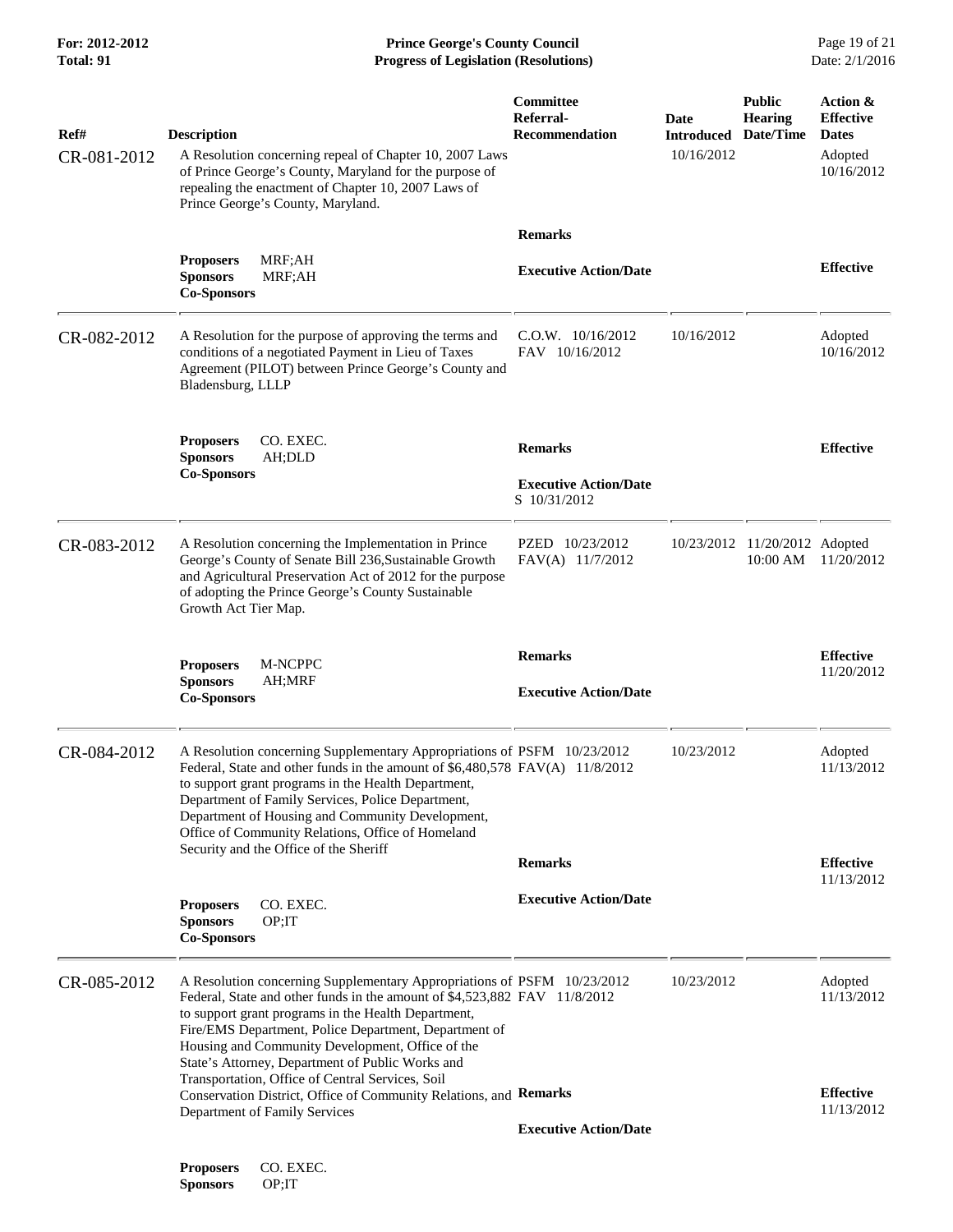|             | rogress or <i>E</i> cquition (resolutions)                                                                                                                                                                                                                                                                                                                                                                             |                                                                           |                           |                                              |                                              |
|-------------|------------------------------------------------------------------------------------------------------------------------------------------------------------------------------------------------------------------------------------------------------------------------------------------------------------------------------------------------------------------------------------------------------------------------|---------------------------------------------------------------------------|---------------------------|----------------------------------------------|----------------------------------------------|
| Ref#        | <b>Description</b><br><b>Co-Sponsors</b>                                                                                                                                                                                                                                                                                                                                                                               | Committee<br>Referral-<br><b>Recommendation</b>                           | Date<br><b>Introduced</b> | <b>Public</b><br><b>Hearing</b><br>Date/Time | Action &<br><b>Effective</b><br><b>Dates</b> |
| CR-086-2012 | A Resolution endorsing a loan not to exceed \$500,000 to<br>Vocus, Inc. ("Vocus") from the Maryland Economic<br>Development Assistance Authority and Fund<br>("MEDAAF") and authorizing a loan by the County to<br>Vocus not to exceed \$100,000 for eligible project costs<br>associated with leasing a facility in the County for                                                                                    | PSFM 10/23/2012<br>FAV 11/8/2012                                          | 10/23/2012                |                                              | Adopted<br>11/20/2012                        |
|             | expansion and capital expenditures                                                                                                                                                                                                                                                                                                                                                                                     | <b>Remarks</b>                                                            |                           |                                              | <b>Effective</b>                             |
|             | CO. EXEC.<br><b>Proposers</b><br><b>Sponsors</b><br>AH;DLD;MRF;ML;EO;IT<br><b>Co-Sponsors</b>                                                                                                                                                                                                                                                                                                                          | <b>Executive Action/Date</b><br>S 12/6/2012                               |                           |                                              | 11/20/2012                                   |
| CR-087-2012 | A Resolution to amend the Salary Plan for Police Officials, PSFM 11/7/2012<br>Salary Schedule P-O, to reflect certain wage and benefit<br>modifications effective July 1, 2012 through June 30, 2013                                                                                                                                                                                                                   | FAV 11/8/2012                                                             | 11/7/2012                 |                                              | Adopted<br>11/20/2012                        |
|             | CO. EXEC.<br><b>Proposers</b><br><b>Sponsors</b><br>AH<br><b>Co-Sponsors</b>                                                                                                                                                                                                                                                                                                                                           | <b>Remarks</b><br>Retroactive to 7/1/2012<br><b>Executive Action/Date</b> |                           |                                              | <b>Effective</b><br>11/20/2012               |
| CR-088-2012 | A Resolution designating the Town Center at Camp<br>Springs Development District and providing for and<br>determining certain matters in connection with the<br>establishment of the development district, creating a tax<br>increment fund with respect to the development district<br>and allocating certain property taxes with respect to the<br>development district to be paid over to the tax increment<br>fund | PSFM 11/7/2012<br>FAV(A) 11/8/2012<br><b>Remarks</b>                      | 11/7/2012                 |                                              | Adopted<br>11/20/2012<br><b>Effective</b>    |
|             | CO. EXEC.<br><b>Proposers</b><br><b>Sponsors</b><br>AH;MRF<br><b>Co-Sponsors</b>                                                                                                                                                                                                                                                                                                                                       | <b>Executive Action/Date</b><br>S 12/6/2012                               |                           |                                              | 12/6/2012                                    |
| CR-089-2012 | A Resolution concerning The Wilson-Gleis House, the<br>Burgess House, and the Underwood Bealle House For the<br>purpose of designating the Wilson-Gleis House<br>$(68-004-97)$ , the Burgess House $(68-010-83)$ and the<br>Underwood-Beale House (84-032) as Prince George's<br>County historic sites.                                                                                                                | <b>Remarks</b>                                                            | 11/7/2012                 |                                              | Adopted<br>11/7/2012                         |
|             | M-NCPPC<br><b>Proposers</b><br>AH;DLD;MRF;EO;OP;IT;KT<br><b>Sponsors</b><br><b>Co-Sponsors</b>                                                                                                                                                                                                                                                                                                                         | <b>Executive Action/Date</b>                                              |                           |                                              | <b>Effective</b>                             |

**For: 2012-2012 Prince George's County Council** Page 20 of 21<br> **Prince George's County Council** Page 20 of 21<br> **Progress of Legislation (Resolutions)** Date: 2/1/2016 **Progress of Legislation (Resolutions)**